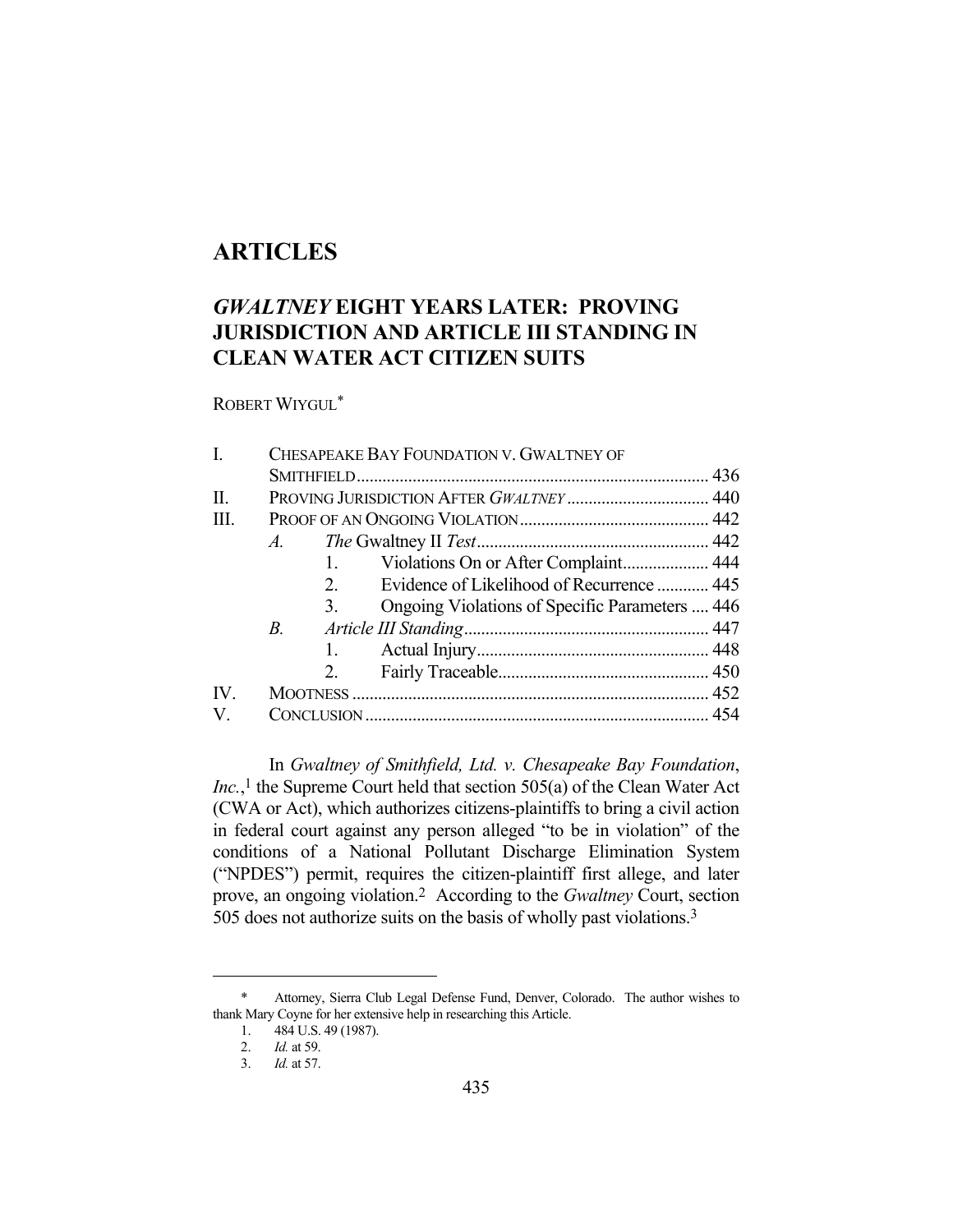The *Gwaltney* Court's discussion of subject matter jurisdiction requirements under section 505 and of constitutional standing raised many more questions than it resolved. It is unclear from Justice Marshall's majority opinion, when read in light of Justice Scalia's concurring opinion, whether the citizen-plaintiff must prove that the violation is not wholly past and, if so, at what point in the litigation that proof is required. Justice Marshall's statement in *Gwaltney* that ". . . principles of mootness . . . prevent the maintenance of suit when 'there is no reasonable expectation that the wrong will be repeated'"4 seemed to suggest that proof of a violation at trial might be necessary to prevent dismissal of the suit on grounds of mootness.

 Six years after *Gwaltney*, the waters cleared. The Fourth Circuit's decision in *Gwaltney*, on remand from the Supreme Court, provides a test for establishing a section 505 ongoing violation that has been adopted by all circuit courts that have addressed the issue. The courts also have considered, and resolved, questions raised by dictum in *Gwaltney* about the relationship between proving an ongoing violation to establish subject matter jurisdiction and the doctrine of mootness. The single material issue to emerge from the *Gwaltney* decisions that awaits final resolution is whether the citizen-plaintiff must plead and prove an ongoing violation of each and every parameter in the NPDES permit, or simply plead and prove an ongoing violation of the permit itself.

 This article takes a practitioner's look at two of the key issues left unresolved in *Gwaltney*: what constitutes an "ongoing violation"; and when a citizen suit becomes moot as a result of post-suit compliance. In addition, this article looks at what the courts have generally found necessary to establish Article III standing—as opposed to statutory standing—in Clean Water Act suits.

## I. CHESAPEAKE BAY FOUNDATION V. GWALTNEY OF SMITHFIELD

 Under section 505 of the Clean Water Act, a citizen-plaintiff may bring an action in federal court against any person "alleged to be in violation" of state or federal effluent standards or limitations.5 Prior to

(a) Authorization; jurisdiction Except as provided in subsection (b) of this section . . ., any citizen may commence a civil action on his [or her] own behalf—

 <sup>4.</sup> *Id.* at 66 (*quoting* United States v. W.T. Grant Co., 345 U.S. 629, 633 (1953)).

 <sup>5. 33</sup> U.S.C. § 1365(a) (1988 & Supp. V 1993). Section 505(a) provides: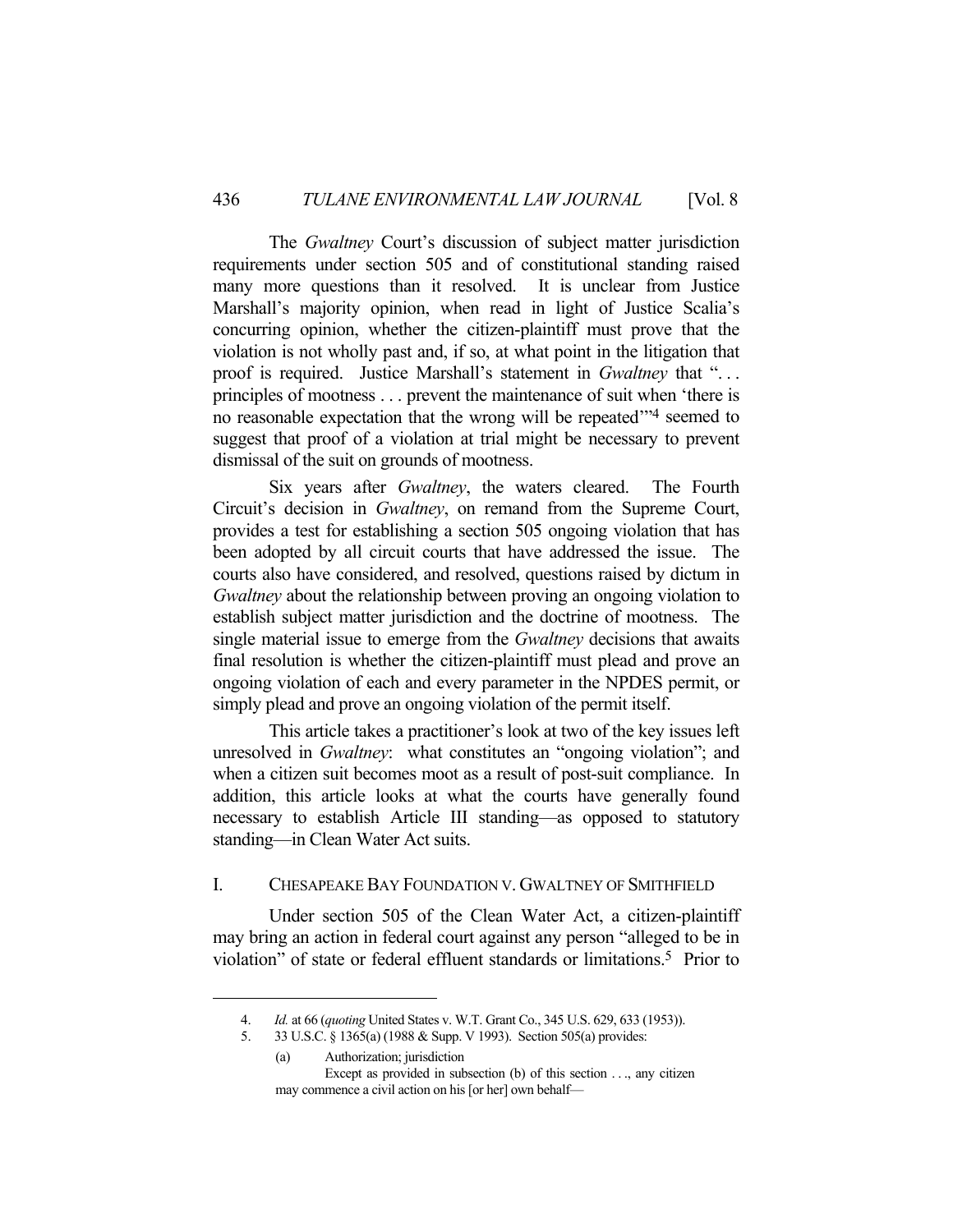the Supreme Court's decision in *Gwaltney*, the federal courts disagreed on whether wholly past violations were actionable under the citizen's suit provision. One interpretation, exemplified by the Fifth Circuit's decision in *Hamker v. Diamond Shamrock Chemical Co.*, 6 held that section 505 required the citizen-plaintiff to allege facts sufficient to show that a violation presently existed at the time the complaint was filed.7 The Fourth Circuit in *Gwaltney* concluded the opposite, holding that section 505 conferred subject jurisdiction for citizen suits based on wholly past violations.<sup>8</sup> The First Circuit adopted an intermediate position in *Pawtuxet Cove Marina, Inc. v. Ciba-Geigy Corp.*, 9 concluding that section 505 confers subject matter jurisdiction if "the citizen-plaintiff fairly alleges a continuing likelihood that the defendant, if not enjoined, will again proceed to violate the Act."10

 In *Gwaltney*, plaintiffs Chesapeake Bay Foundation ("CBF") and the Natural Resources Defense Council ("NRDC") brought suit in February of 1984 against defendant Gwaltney of Smithfield, Inc. ("Gwaltney") under the citizen suit provisions of section 505, alleging violations by Gwaltney of its NPDES permit, and requesting both injunctive relief and civil penalties.<sup>11</sup> In response to Gwaltney's posttrial motion to dismiss for lack of subject matter jurisdiction, 12 the district

*Id.*

<sup>(1)</sup> against any person (including (i) the United States, and (ii) any other governmental instrumentality or agency to the extent permitted by the eleventh amendment to the Constitution) who is alleged to be in violation of (A) an effluent standard of limitation under this chapter or (B) an order issued by the Administrator or a State with respect to such a standard or limitation, or

<sup>(2)</sup> against the Administrator where there is alleged a failure of the Administrator to perform any act or duty under this chapter which is not discretionary with the Administrator.

The district courts shall have jurisdiction, without regard to the amount in controversy or the citizenship of the parties, to enforce such an effluent standard or limitation, or such an order, or to order the Administrator to perform such act or duty, as the case may be, and to apply any appropriate civil penalties under section 1319(d) of this title.

 <sup>6. 756</sup> F.2d 392 (5th Cir. 1985).

 <sup>7.</sup> *Id.* at 395.

 <sup>8.</sup> Chesapeake Bay Found., Inc. v. Gwaltney of Smithfield, Ltd., 791 F.2d 304, 309-10 (4th Cir. 1986).

 <sup>9. 807</sup> F.2d 1089 (1st Cir. 1986).

 <sup>10.</sup> *Id.* at 1094.

 <sup>11.</sup> Gwaltney of Smithfield, Ltd. v. Chesapeake Bay Found., Inc., 484 U.S. 49, 54 (1987).

 <sup>12.</sup> Scalia noted that the defendant did not seek certiorari or appeal to the Fourth Circuit on the denial of its motion to dismiss for lack of standing. *Id.* at 70.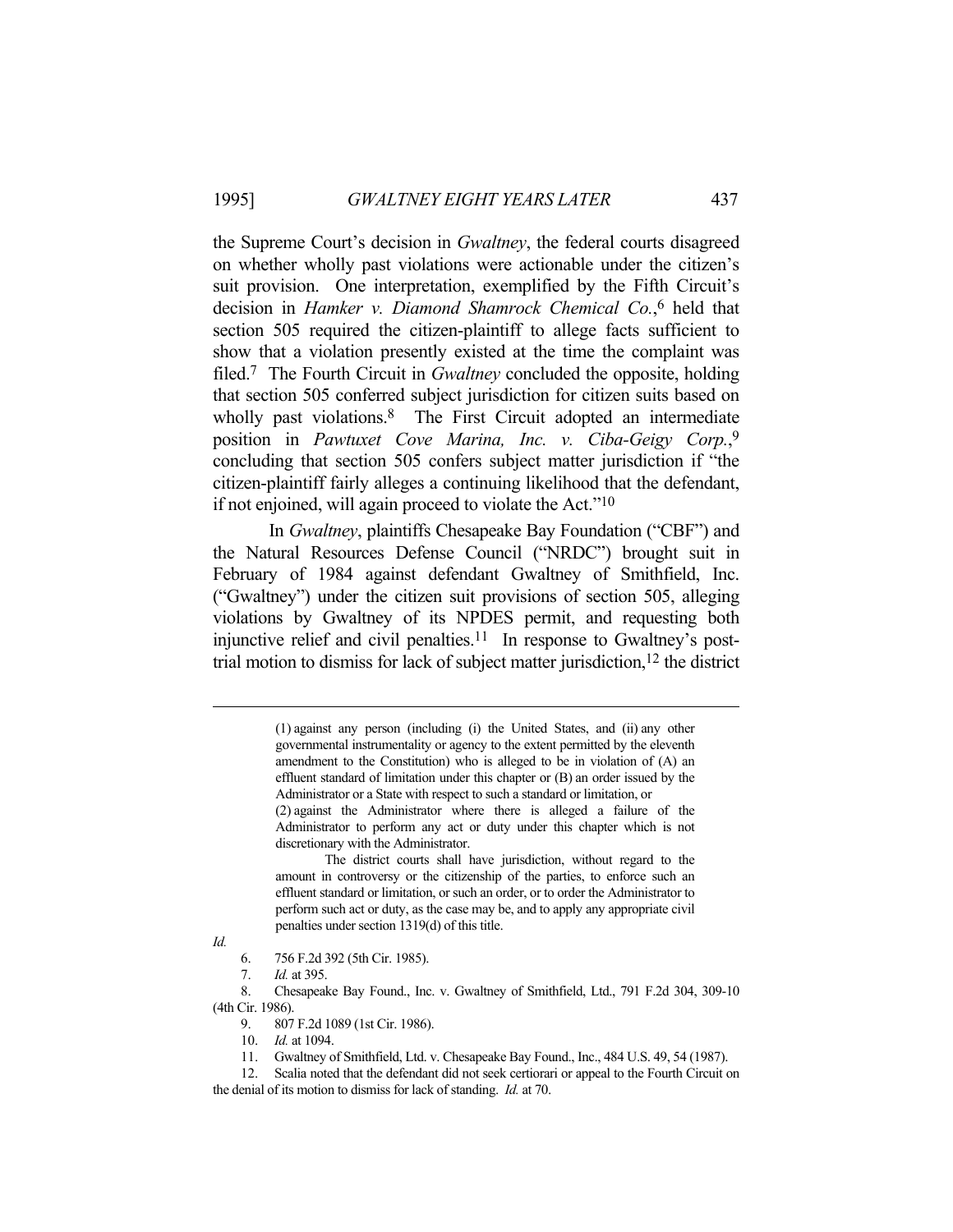court determined that section 505 authorized suits for wholly past violations.13 On appeal, the Fourth Circuit rejected Gwaltney's argument that section 505 requires that the citizen-plaintiff allege and prove a violation occurring at the time the complaint is filed.14

 The Supreme Court granted certiorari in *Gwaltney* to resolve the conflict on the issue of subject matter jurisdiction under section 505 amongst the First, Fourth, and Fifth Circuits.15 In the first substantive portions of the majority opinion, Justice Marshall, writing for a unanimous court, concluded that the "alleged to be in violation" language in section 505 "does not permit citizen suits for wholly past violations."16 Justice Marshall defined "to be in violation" to require the citizenplaintiff to allege a "state of either continuous or intermittent violation that is, a reasonable likelihood that a past polluter will continue to pollute in the future."17 The majority of the Court parted company with Justice Scalia and two other justices on the third portion of the majority opinion, which considered whether principles of standing required citizenplaintiffs to *prove* their allegations of ongoing compliance before subject matter jurisdiction attached under section 505.18 The majority concluded that the language of section 505, "alleged to be in violation," evidenced Congress' intent that subject matter jurisdiction require only a "good faith allegation to suffice for jurisdictional purposes. . . ."<sup>19</sup>

 The *Gwaltney* majority then considered the defendant's contention "that failure to require proof . . . would permit plaintiffs whose allegations of ongoing violation are reasonable but untrue to maintain suit in federal court even though they lack constitutional standing."20 The Court pointed out that, under principles of constitutional standing articulated in *Warth v. Seldin*, an action is not to be dismissed for lack of standing "if there are sufficient 'allegations of fact'—not proof—in the complaint and supporting affidavits." $2^1$  If the plaintiff's allegations were not true but "were sham," the Court observed, a defendant always could

 <sup>13.</sup> Chesapeake Bay Found., Inc. v. Gwaltney of Smithfield, Ltd., 611 F. Supp. 1542, 1547- 51 (E.D. Va. 1985).

 <sup>14. 791</sup> F.2d 304, at 313 (4th Cir. 1986).

 <sup>15.</sup> *Gwaltney*, 484 U.S. at 56.

 <sup>16.</sup> *Id.* at 64.

 <sup>17.</sup> *Id.* at 57.

 <sup>18.</sup> *Id.* at 64-67.

 <sup>19.</sup> *Id*. at 65.

 <sup>20.</sup> *Id.*

 <sup>21.</sup> *Id.*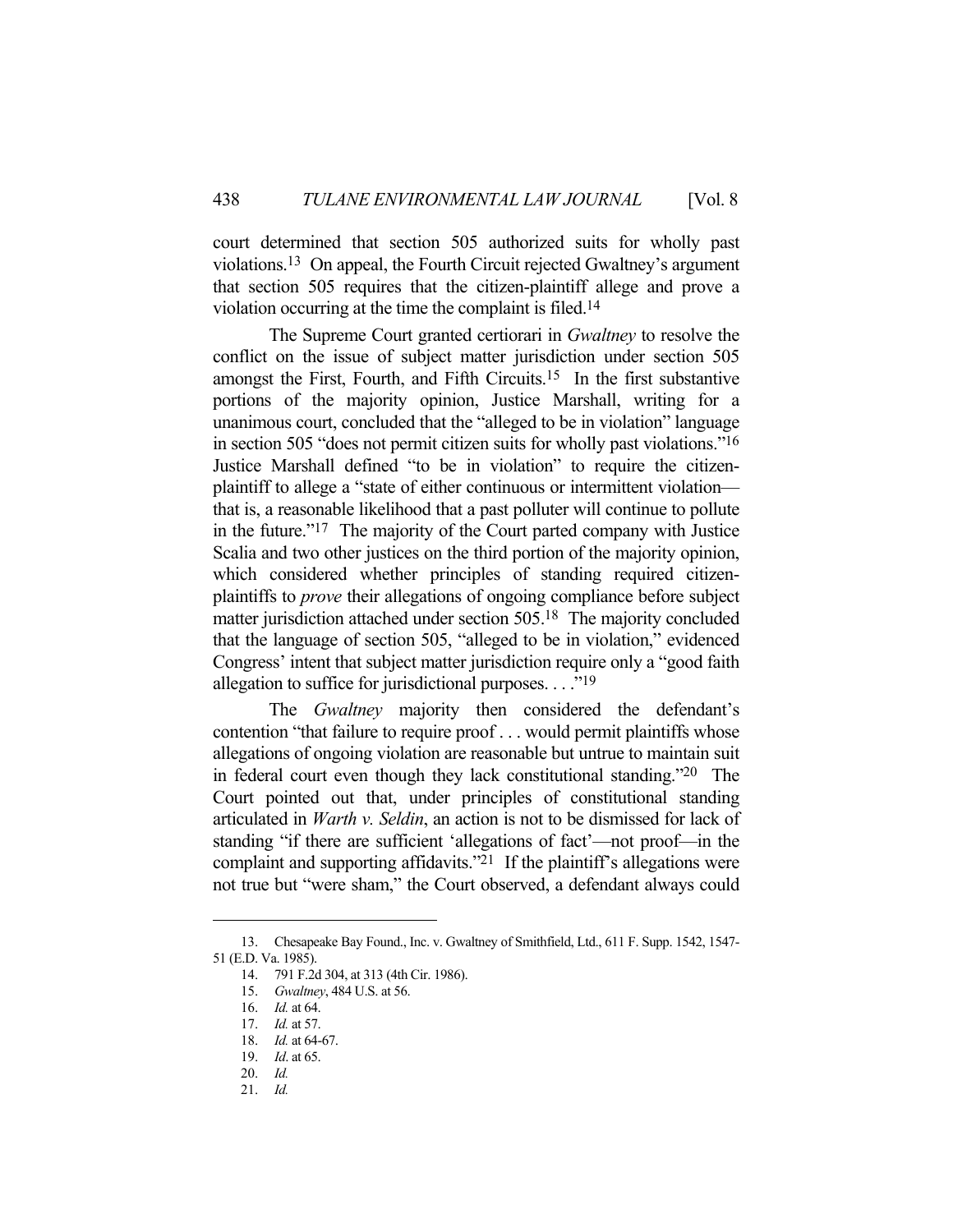challenge them by moving for summary judgment.<sup>22</sup> But if the citizenplaintiff offers evidence to support the good faith allegation, ". . . the case proceeds to trial on the merits, where the plaintiff must prove the allegations in order to prevail."23

 The defendant in *Gwaltney* also contended that the majority's approach might permit a citizen-plaintiff to maintain a suit even if, at some later point in time, the defendant took corrective action and achieved a state of compliance.24 In response to this argument, the Court noted that "[l]ongstanding principles of mootness . . . prevent the maintenance of suit when 'there is no reasonable expectation that the wrong will be repeated."<sup>25</sup> Thus, the Court concluded: "[m]ootness doctrine thus protects defendants from the maintenance of suit under the Clean Water Act based solely on violations wholly unconnected to any present or future wrongdoing, while it also protects plaintiffs from defendants who seek to evade sanction by predictable 'protestations of repentance and reform.'"26 The case was then remanded to the Fourth Circuit with instructions that the court consider whether the plaintiffs' complaint contained a good-faith allegation of an ongoing violation by Gwaltney.27

 In a concurring opinion, joined by Justices Stevens and O'Connor, Justice Scalia took issue with the majority's conclusion that a good faith allegation that the defendant was "in violation" was sufficient to establish subject matter jurisdiction under section 505.28 Turning from the issue of subject matter jurisdiction to that of Article III standing, the concurrence argued that if a defendant in a section 505 suit was not in violation at the time the suit was filed, "the plaintiffs would have been suffering no remediable injury in fact that could support suit."<sup>29</sup> Thus, Justice Scalia concluded, the remand to the Fourth Circuit should require

 <sup>22.</sup> *Id.* at 66.

 <sup>23.</sup> *Id.*

 <sup>24.</sup> *Id.*

 <sup>25.</sup> *Id.* (*quoting* United States v. W.T. Grant Co., 345 U.S. 629, 633(1953) (citations omitted)).

 <sup>26.</sup> *Id.* at 66-67 (*quoting* United States v. Oregon State Medical Society, 343 U.S. 326, 333 (1952)).

 <sup>27.</sup> *Id.* at 67.

 <sup>28.</sup> *Id.* at 67-68.

 <sup>29.</sup> *Id.* at 70.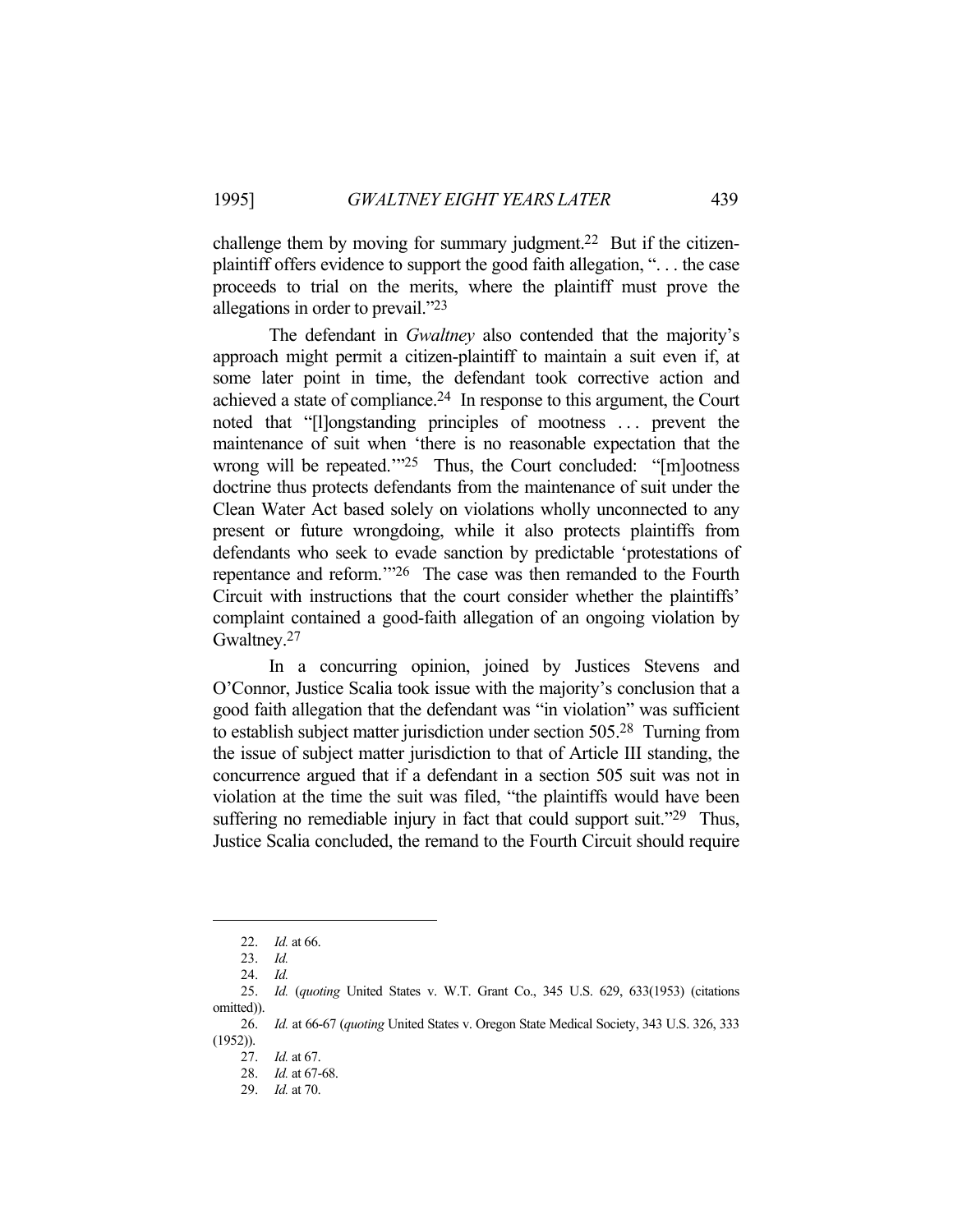that court "to consider not just good-faith allegation of a state of violation but its actual existence."30

 In summary, the majority and concurring opinions in *Gwaltney* raised four distinct issues: (1) the scope of statutory jurisdiction and standing under section 505; (2) the timing and proof requirements for establishing statutory standing under section 505; (3) the relationship between the statutory standing requirements and constitutional standing; and (4) the relationship between the statutory standing requirements and the doctrine of mootness. Each of these four issues offered fertile ground for litigation after *Gwaltney*.

## II. PROVING JURISDICTION AFTER *GWALTNEY*

*Gwaltney* makes clear that subject matter jurisdiction is established under section 505 if citizen-plaintiffs include in their complaints good faith allegations of ongoing violations.31 Put conversely, a complaint brought by a citizen-plaintiff can be dismissed for lack of subject matter jurisdiction if the complaint either (1) fails to *allege* an ongoing violation, or (2) the defendant can prove that the allegation of an ongoing violation was not made in *good faith*. 32

 As to the requirement of an ongoing violation, the citizen-plaintiff need only allege facts sufficient to show "a state of either continuous or intermittent violation—that is, a reasonable likelihood that a past polluter will continue to pollute in the future."<sup>33</sup> For example, if a defendant failed to obtain a NPDES permit where one is required, the citizenplaintiff could allege that the defendant's failure to obtain an NPDES permit constitutes a continuing violation of the Act.34 At this stage, a citizen-plaintiff need not prove the factual allegations of an ongoing violation.35 The defendant can challenge the factual basis of the

 <sup>30.</sup> *Id.* at 70-71.

 <sup>31.</sup> *Id.* at 64.

 <sup>32.</sup> *See generally* Chesapeake Bay Found., Inc. v. Gwaltney of Smithfield, Ltd., 844 F.2d 170, 171 (4th Cir. 1988) (holding "the district court's finding that allegations were made in good faith is not clearly erroneous").

 <sup>33.</sup> *Gwaltney*, 484 U.S. at 57.

 <sup>34.</sup> *See* Carr v. Alta Verde Indus., Inc., 931 F.2d 1055, 1063 (5th Cir. 1991).

 <sup>35.</sup> *See, e.g*., Natural Resources Defense Council, Inc. v. Texaco Refining and Mktg., Inc., 2 F.3d 493, 502 (3rd Cir. 1993); Tobyhanna Conservation v. Country Place Waste Facility, 769 F. Supp. 739, 742-43 (M.D. Pa. 1991).

Did the First Circuit err in Mattoon v. City of Pittsfield, 980 F.2d 1, 6-7 (1st Cir. 1992), which concerned identical language of the citizen suit provision in the Safe Drinking Water Act (SDWA),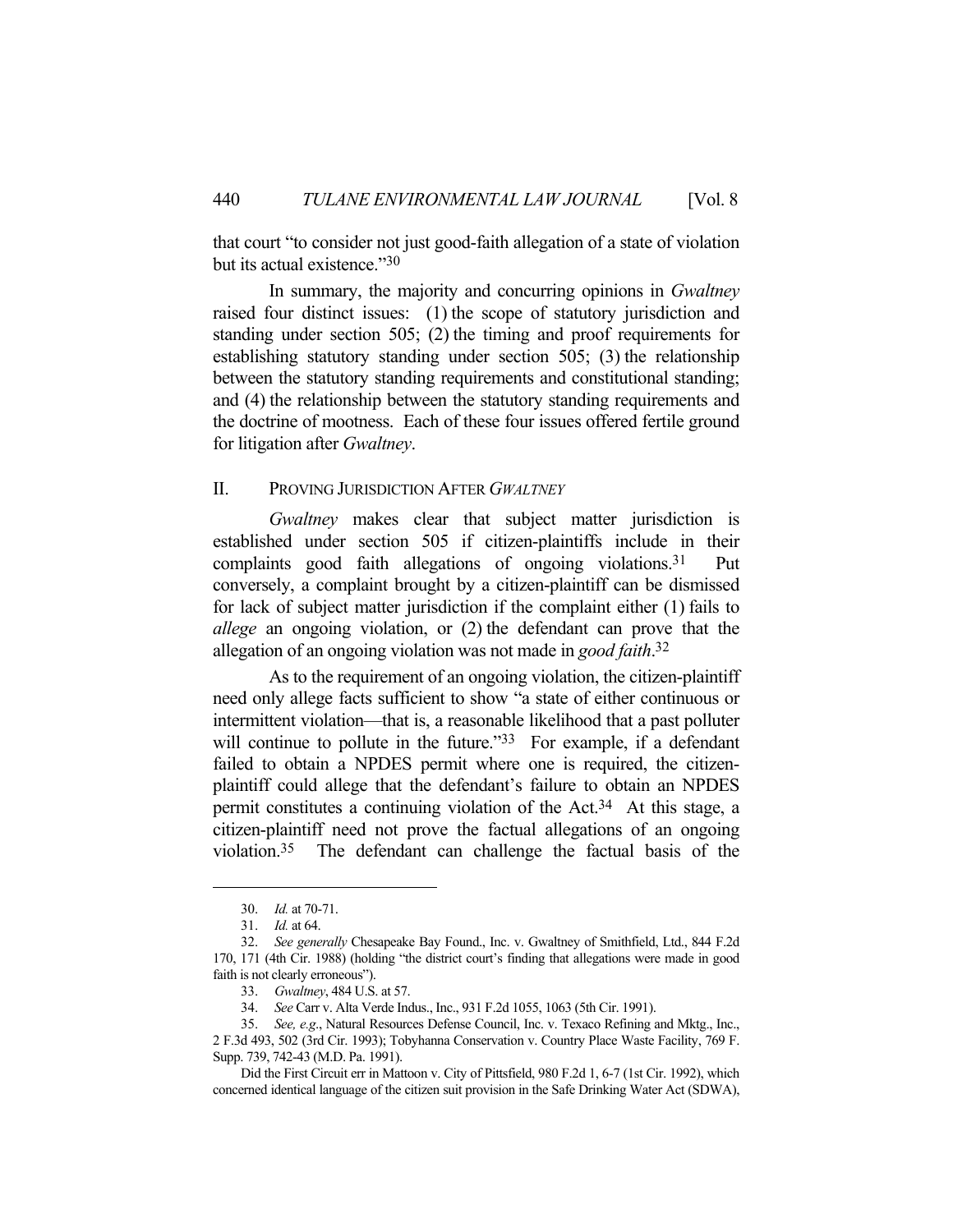allegation of an ongoing allegation by moving for summary judgment pursuant to Rule 56 of the Federal Rules of Civil Procedure or at trial on the merits. The real question is what sort of content those initial allegations must be given after the pleading stage—that is, either on summary judgment or at trial.

 Before addressing those proof requirements, one controversy is worth noting at this point. The Circuit Courts disagree on whether *Gwaltney* instructs that standing, like subject matter jurisdiction, is established merely with a good faith allegation that a violation is ongoing, or instead must be proven at trial. The Third Circuit, on the one hand, stated in *Texaco* that proof that the alleged ongoing violations were in fact ongoing is required at trial to establish standing.<sup>36</sup> On the other hand, the Fifth Circuit in *Carr v. Alta Verde Industries, Inc.*,<sup>37</sup> construed *Gwaltney* as providing that subject matter jurisdiction *and* standing are threshold jurisdictional matters that are established with a good faith allegation of an ongoing violation.38 As conceptualized by the Fifth Circuit, the allegedly ongoing nature of the defendant's violation is best viewed as an element of the plaintiff's cause of action, not as a part of the standing equation, and must be proven at trial for the plaintiff to prevail on the merits.39 *Carr* concluded therefore that the district court erred by dismissing the suit after trial for lack of standing, ". . . rather than simply entering judgment for the defendants on the merits."40

<sup>42</sup> U.S.C. § 300j-8(a)(1) (1988 & Supp. V 1993)? In *Mattoon*, the district court granted summary judgment to defendants, explaining that plaintiffs failed to raise a genuine factual issue on the existence of an ongoing violation. *Mattoon*, 980 F.2d at 6. It is unclear if the defendants contended lack of subject matter jurisdiction or standing; however, it looks like the former, given that plaintiffs argued on appeal that "the district court ruling caused their 'initial jurisdiction to disappear.'" *Id.* at 7. The First Circuit affirmed on the ground that plaintiffs offered no evidence "that could lead a rational trier of fact to find an 'ongoing' violation, a jurisdictional prerequisite to the maintenance of their SDWA claim. . . ." *Id*.

 <sup>36.</sup> *Texaco*, 2 F.3d 493, 501 (*citing Gwaltney*, 484 U.S. at 66). The district court's error did not affect the outcome of the case and therefore did not constitute grounds for reversible error. *Id*. at n.4.

 <sup>37. 931</sup> F.2d 1055 (5th Cir. 1991).

 <sup>38.</sup> *Id.* at 1061-63. According to Carr,

The Supreme Court in Gwaltney stated that if the matter proceeds to a trial on the merits, the plaintiff does not have to prove a continuous or intermittent violation "as a threshold matter in order to invoke the District Court's jurisdiction," but "must prove the allegations in order to prevail."

*Id.* at 1063 (quoting *Gwaltney*, 484 U.S. at 66).

 <sup>39.</sup> *Carr*, 931 F.2d at 1063.

 <sup>40.</sup> *Id.* at 1063 n.5.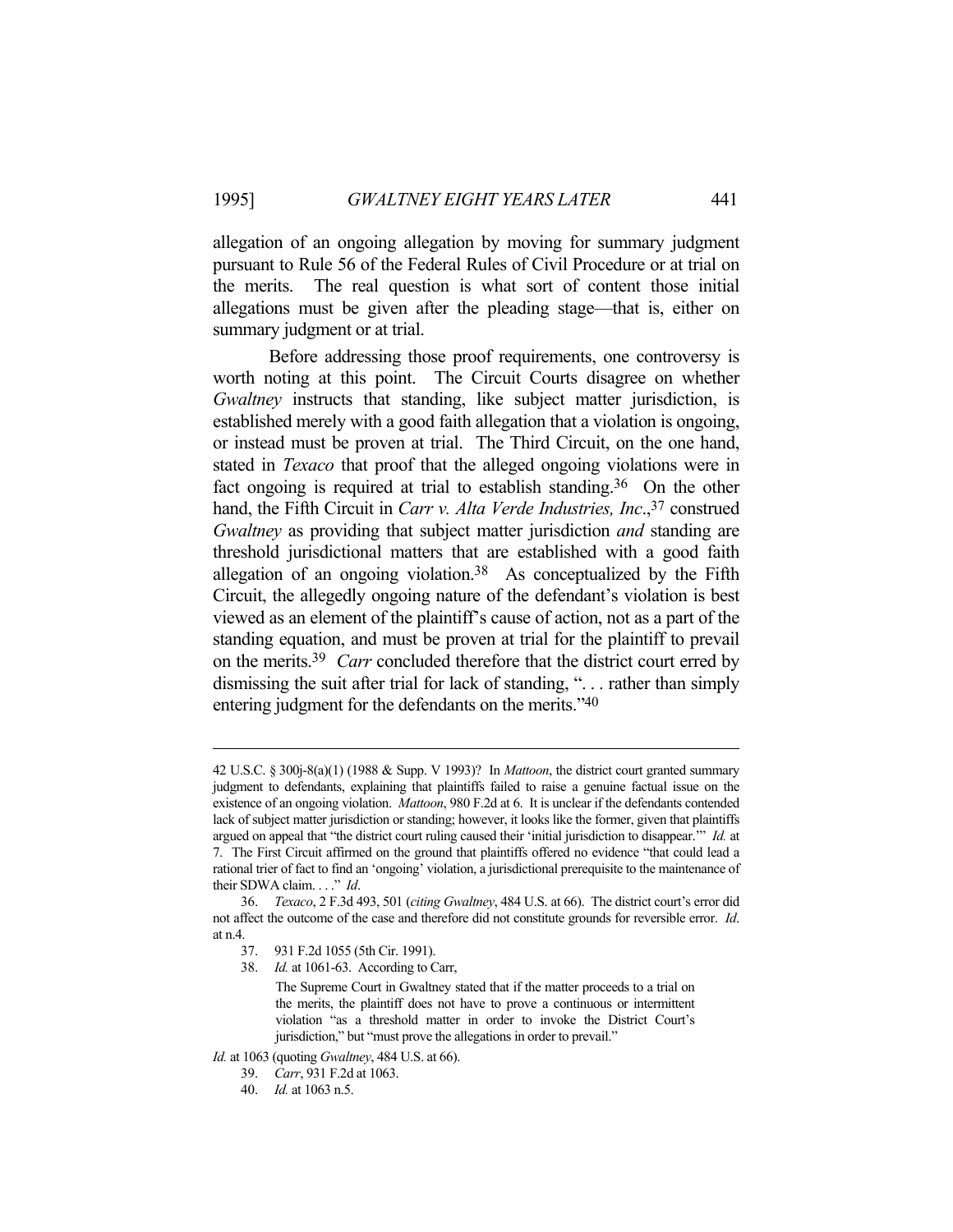Still other courts have employed hybrids of these two theories. For example, in *Allen County Citizens for the Environment, Inc. v. BP Oil*, 41 the Sixth Circuit affirmed a district court's *dismissal* for lack of standing of the plaintiffs' suit after finding no evidence that defendant's violations were ongoing.

 It is important to note, however, that while these decisions have differing interpretations of the rules for standing, this disagreement is taxonomic rather than substantive. All circuits agree that subject matter jurisdiction under section 505 is established with the plaintiff's good faith allegation of an ongoing violation. All circuits further agree that the plaintiff must offer evidence that the violation is ongoing to defeat a motion for summary judgment and must later prove the allegation at trial to prevail on the merits.

 Whether standing is conceptualized as a threshold issue or part of the cause of action has practical significance only to the extent that it allows for procedural gamesmanship in Clean Water Act citizen suits. It is fairly common for defendants to file a motion to dismiss on standing simply to try to force the plaintiff to put on their case on the merits without the opportunity for preparation or discovery. The appropriate thing for a court to do in this situation is simply to defer ruling until a summary judgment motion is filed, or a hearing is held on the merits. (The court also has the procedural option, of course, of converting the motion to dismiss into one for summary judgment.) In any case, plaintiffs should not be forced to telescope their entire case into the proceedings on a motion to dismiss.42

## III. PROOF OF AN ONGOING VIOLATION

## *A. The* Gwaltney II *Test*

 As stated above, citizen-plaintiffs must prove their good faith allegations of ongoing violations at trial to prevail on the merits, regardless of whether this requirement is conceptualized as one of

 <sup>41.</sup> No. 91-3698, 1992 U.S. App. LEXIS 14906, at \*4-5 (6th Cir. June 18, 1992).

 <sup>42.</sup> The Fifth Circuit has addressed this problem in Barrett Computer Servs. Inc. v. PDA, Inc., 884 F.2d 214, 219-20 (5th Cir. 1989). That circuit's approach is to let the trial court determine whether standing issues are sufficiently intertwined with the merits of the case to merit waiting for trial, or whether standing is sufficiently separable to be fairly addressed in an initial evidentiary hearing.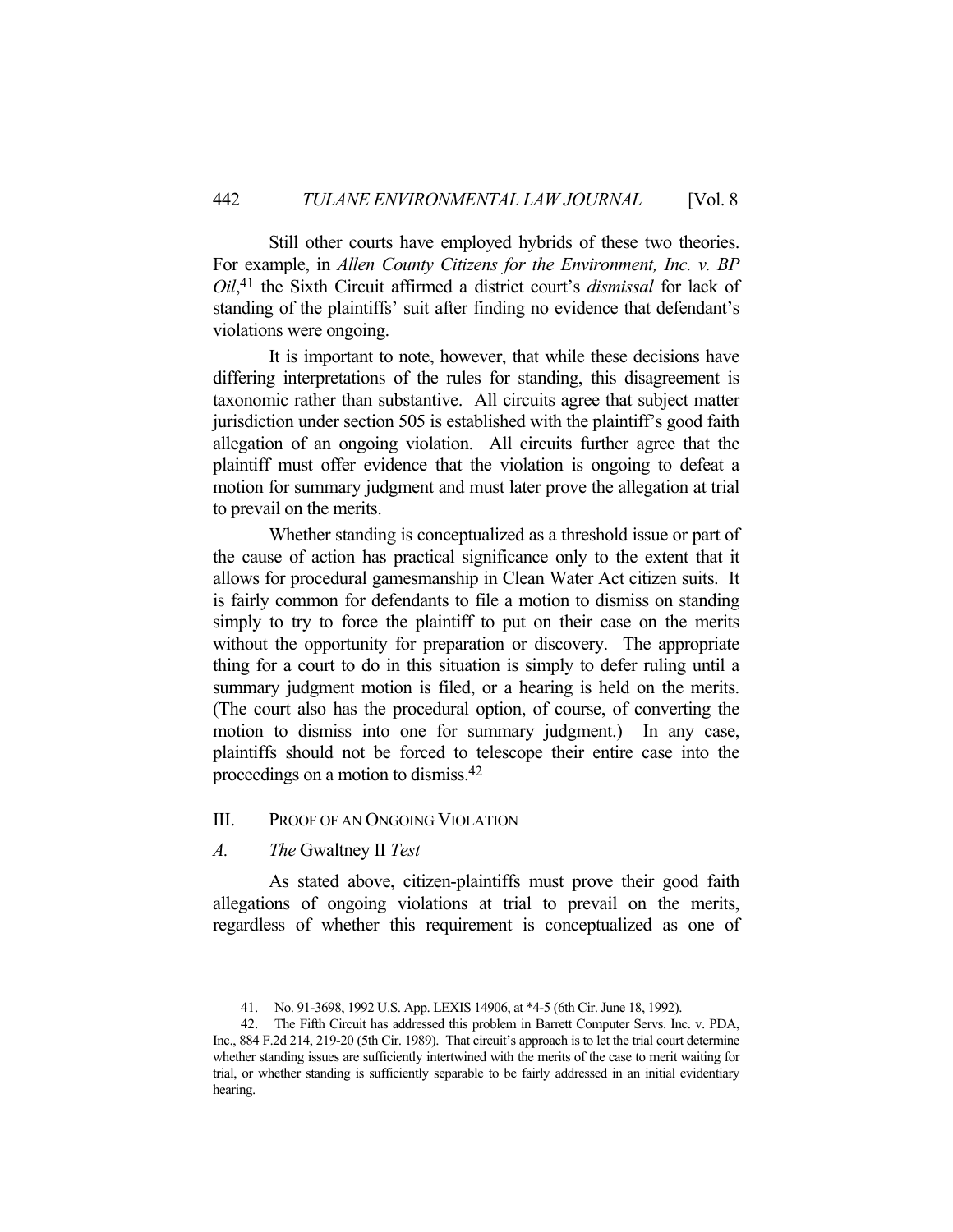standing or merits or both.<sup>43</sup> An ongoing violation, as defined by the Supreme Court in *Gwaltney*, means a "reasonable likelihood that a past polluter will continue to pollute in the future."44 All courts to address this issue, including the Third, Fifth, Sixth, and Ninth Circuits, have adopted the two-part test for proving the existence of an ongoing violation that was articulated by the Fourth Circuit<sup>45</sup> in its 1988 remand decision to the district court.46 This test provides that a plaintiff can demonstrate the existence of an ongoing violation, that is, a continuous or intermittent violation, either

> (1) by proving violations that continue on or after the date the complaint is filed, or (2) by adducing evidence from which a reasonable trier of fact could find a continuing likelihood of a recurrence in intermittent or sporadic violations. Intermittent or sporadic violations do not cease to be ongoing until the date when there is no real likelihood of repetition.47

*Gwaltney II* further instructed the district court that it might

wish to consider whether remedial actions were taken to cure violations, the *ex ante* probability that such remedial measures would be effective, and any other evidence

 <sup>43.</sup> *See* case cited *supra* notes 31-35.

 <sup>44.</sup> Gwaltney of Smithfield, Ltd. v. Chesapeake Bay Found., Inc., 484 U.S. 49, 57 (1987).

 <sup>45.</sup> Natural Resources Defense Council v. Texaco Refining and Mktg., Inc., 1993 U.S. App. LEXIS 20919, \*24-25 (3rd Cir. 1993); *Allen County*, No. 91-3698, 1992 U.S. App. LEXIS 14906, at \*4; *Carr*, 931 F.2d at 1062; Sierra Club v. Union Oil Co. of California, 853 F.2d 667, 669-71 (9th Cir. 1988).

 <sup>46.</sup> Chesapeake Bay Found., Inc. v. Gwaltney of Smithfield, Ltd., 844 F.2d 170, 171-72 (4th Cir. 1988). The Fourth Circuit pieced together the disparate discussion in Justice Marshall's opinion and determined that an additional issue on remand, albeit one not mentioned in the Court's remand instructions, was whether the plaintiffs proved their allegation. As the court explained,

The Supreme Court Justices who concurred in parts of the majority opinion and the judgment suggest that because the majority views subject matter jurisdiction to be met by good-faith allegations, the majority implies that a "plaintiff can never be called on to prove that jurisdictional allegation." 108 S. Ct. at 386-87. We think that the majority does expressly require that a citizenplaintiff prove the existence of an ongoing violation (continuous or intermittent) in order to prevail. 108 S. Ct. at 386. The majority and the Justices concurring separately differ as to when this proof would be required, with the concurrence requiring proof of an ongoing violation as a threshold jurisdictional matter.

*Id.* at 171 n.1.

 <sup>47.</sup> *Id.* at 171-72.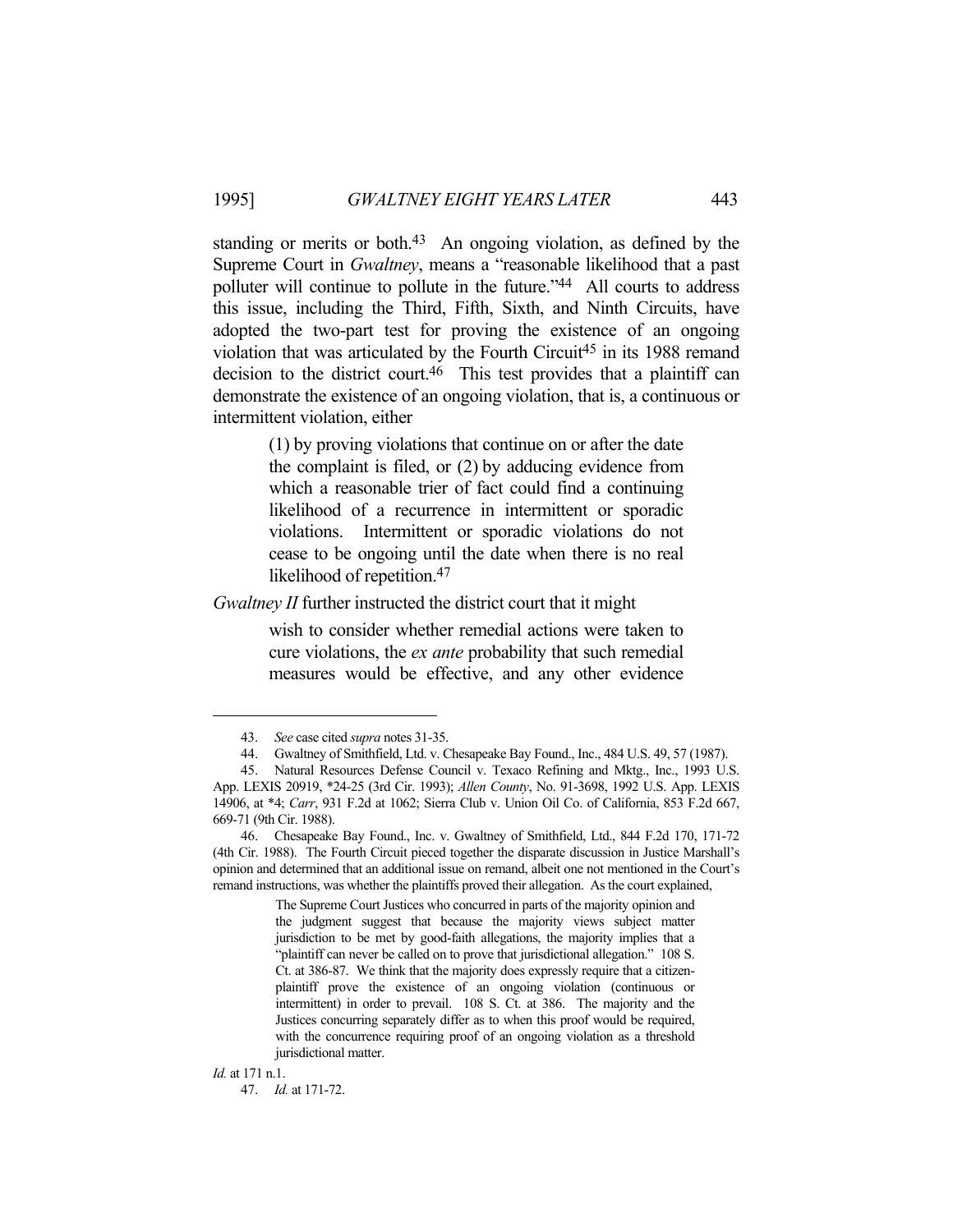presented during the proceedings that bears on whether the risk of the defendant's continued violation had been completely eradicated when citizen-plaintiffs filed suit.48

 The jurisdictional standing test is written in the disjunctive. Thus, a plaintiff establishes that pre-complaint violations constitute an "ongoing" violation by meeting either part of this test.<sup>49</sup> "[A] plaintiff need not prove both that a post-complaint violation has occurred and that independent evidence proves a continuing likelihood of recurring violations."50 Proof of the existence of an ongoing violation under either part of this test allows the court to assess penalties based on past violations.51 Under the second part of this test, past violations are the only possible basis for assessing penalties.

## 1. Violations On or After Complaint

 The first part of the jurisdictional standing test is uncomplicated: a plaintiff establishes that pre-complaint violations are ongoing by showing one or more violations of the same type as the pre-complaint violations occurring on or after the date of the complaint.<sup>52</sup> Proof of post-complaint violations of the same type is *conclusive* proof that the pre-complaint violation was ongoing.<sup>53</sup> For this reason, the Third Circuit in *Texaco* affirmed the district court's finding that pre-complaint violations were ongoing based solely on proof of a post-complaint violation.54 Similarly, in *State Line Fishing & Hunting Club v. Waskom,* 

 <sup>48.</sup> *Id.* at 172.

 <sup>49.</sup> *Id.* at 171-72.

 <sup>50.</sup> *Texaco*, 2 F.3d at 502 (citing *Gwaltney*, 844 F.2d at 171-72).

 <sup>51.</sup> Chesapeake Bay Found., Inc. v. Gwaltney of Smithfield, Ltd., 890 F.2d 690, 696 (4th Cir. 1989).

 <sup>52.</sup> Natural Resources Defense Council, Inc. v. Texaco Refining and Mktg., Inc., 2 F.3d 493, 501 (3rd Cir. 1993); Carr v. Alta Verde Indus., Inc., 931 F.2d 1055, 1062 (5th Cir. 1991); State Line Fishing & Hunting Club v. Waskom, Texas, 754 F. Supp. 1104, 1110 (E.D. Tex. 1991); Sierra Club v. Port Townshend Paper Corp., No. C87-316C, 1988 U.S. Dist. LEXIS 17137 \*4 (W.D. Wash. May 2, 1988).

 <sup>53.</sup> *Texaco*, 2 F.3d at 502; *Carr*, 931 F.2d at 1065 n.12 (noting "proof of an actual violation subsequent to the complaint is conclusive" that the violation is ongoing); *but cf.* Allen County Citizens for the Environment, Inc. v. BP Oil Co., 762 F. Supp. 733, 744 (N.D. Ohio 1991), *aff'd*, No. 91-3698, 1992 U.S. App. LEXIS 14906 (6th Cir. June 18, 1992) (evidence of post-complaint violation of ammonia parameter does not raise factual issue that pre-complaint violations of same parameter were ongoing).

 <sup>54.</sup> *Texaco*, 2 F.3d at 502 ("[D]istrict court did not err by relying solely on such violations to determine that corresponding pre-complaint violations were continuous or intermittent.").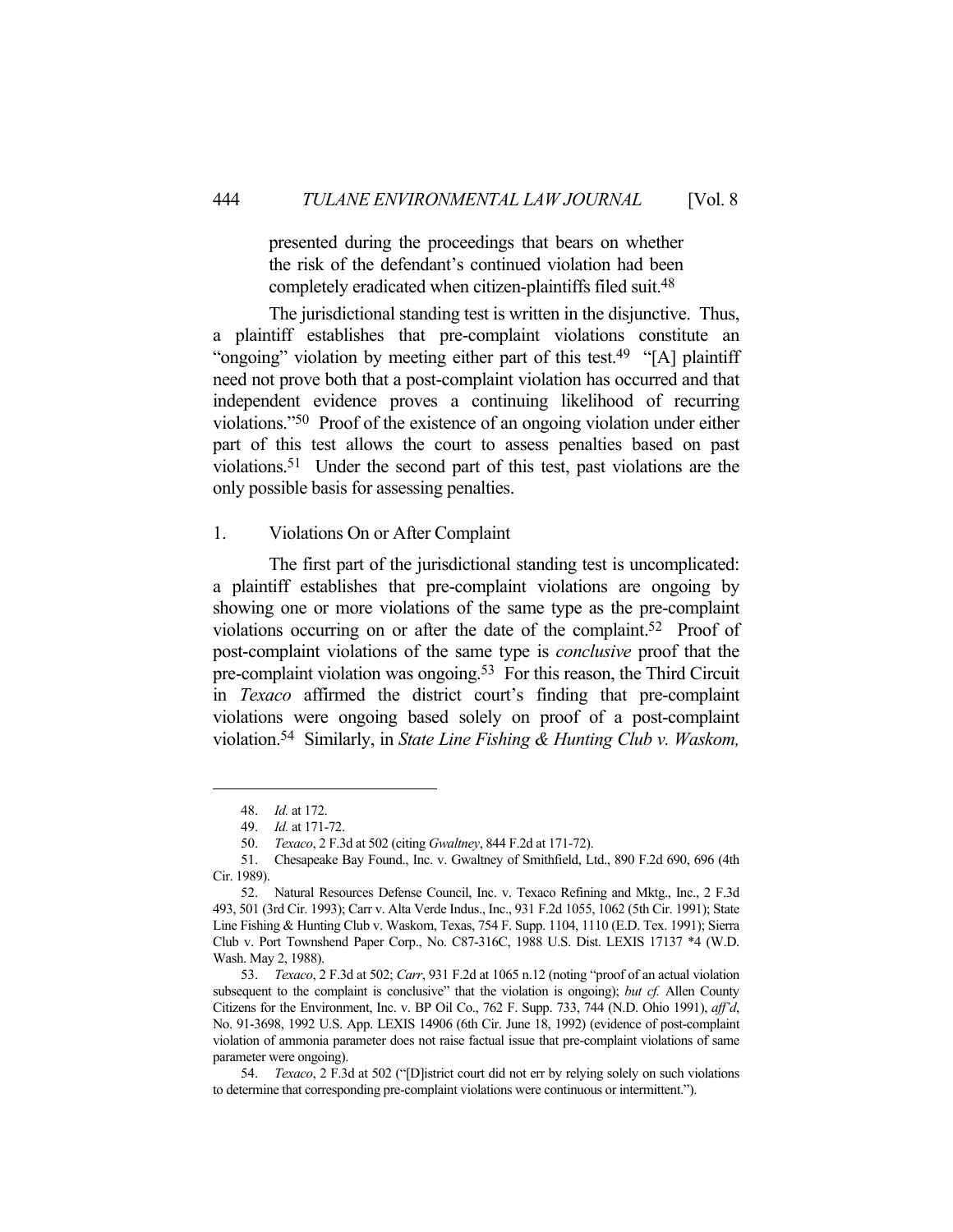*Texas*, 55 the district court found proof of post-suit violations of flow, total suspended solids, and chlorine parameters of the NPDES permit coupled with evidence of repeated and protracted pre-suit violations of those same parameters demonstrated the violation's ongoing nature.56

#### 2. Evidence of Likelihood of Recurrence

 The second and less straightforward part of the jurisdictional standing test allows the citizen-plaintiff to demonstrate that pre-complaint violations are "ongoing" with "evidence from which a reasonable trier of fact could find a continuing likelihood of a recurrence in intermittent or sporadic violations."<sup>57</sup> Intermittent or sporadic violations are considered ongoing "until the date when there is no real likelihood of repetition."58 In addition, the likelihood that a violation will recur is considered as of the time the suit was filed, not as of the date of trial.59

 A good example of the sort of situation in which no likelihood of repetition would be found is *Connecticut Coastal Fishermen's Ass'n v. Remington Arms*. 60 In that case, Remington Arms had for many years operated a skeet shooting range on the shores of Long Island Sound.61 The plaintiff contended that the range was depositing lead into the Sound without an NPDES permit.<sup>62</sup> About four months before the suit was filed, Remington opted to shut down the range entirely.63 About a year later, it actually removed the facilities necessary for skeet shooting.<sup>64</sup> The Second Circuit found that this was sufficient to demonstrate that there was no real likelihood of repetition.65

 <sup>55. 754</sup> F. Supp. 1104, 1111 (E.D. Tex. 1991).

 <sup>56.</sup> *See also* Public Interest Research Group of New Jersey v. Yates Indus., Inc., 790 F. Supp. 511, 515 (D.N.J. 1991) (stating that evidence of post-complaint violations satisfied first means of prevailing under *Gwaltney*.)

 <sup>57.</sup> *Gwaltney*, 844 F.2d at 171-72.

 <sup>58.</sup> *Id.* at 172.

 <sup>59.</sup> *But see* Natural Resources Defense Council, Inc. v. Gould, 733 F. Supp. 8, 9 (D. Mass. 1990) (noting that the court will consider whether at the time of trial a violation is likely to recur). 60. 989 F.2d 1305 (2d Cir. 1993).

 <sup>61.</sup> *Id.* at 1308.

 <sup>62.</sup> *Id.* at 1309.

 <sup>63.</sup> *Id.* at 1312.

 <sup>64.</sup> *Id.*

 <sup>65.</sup> *Id.* at 1312-13. *But see* Allen County Citizens for the Env't, Inc. v. BP Oil Co., 762 F. Supp. 733, 739 (N.D. Ohio 1991) (finding no factual issue of ongoing violations for numerous parameters based on post-complaint events); *see also* Friends of Sakonnet v. Dutra, 738 F. Supp. 623, 632-33 (D.R.I. 1990) (stating past polluter of a current violation is not liable under plain language of 33 U.S.C. § 1365(a)).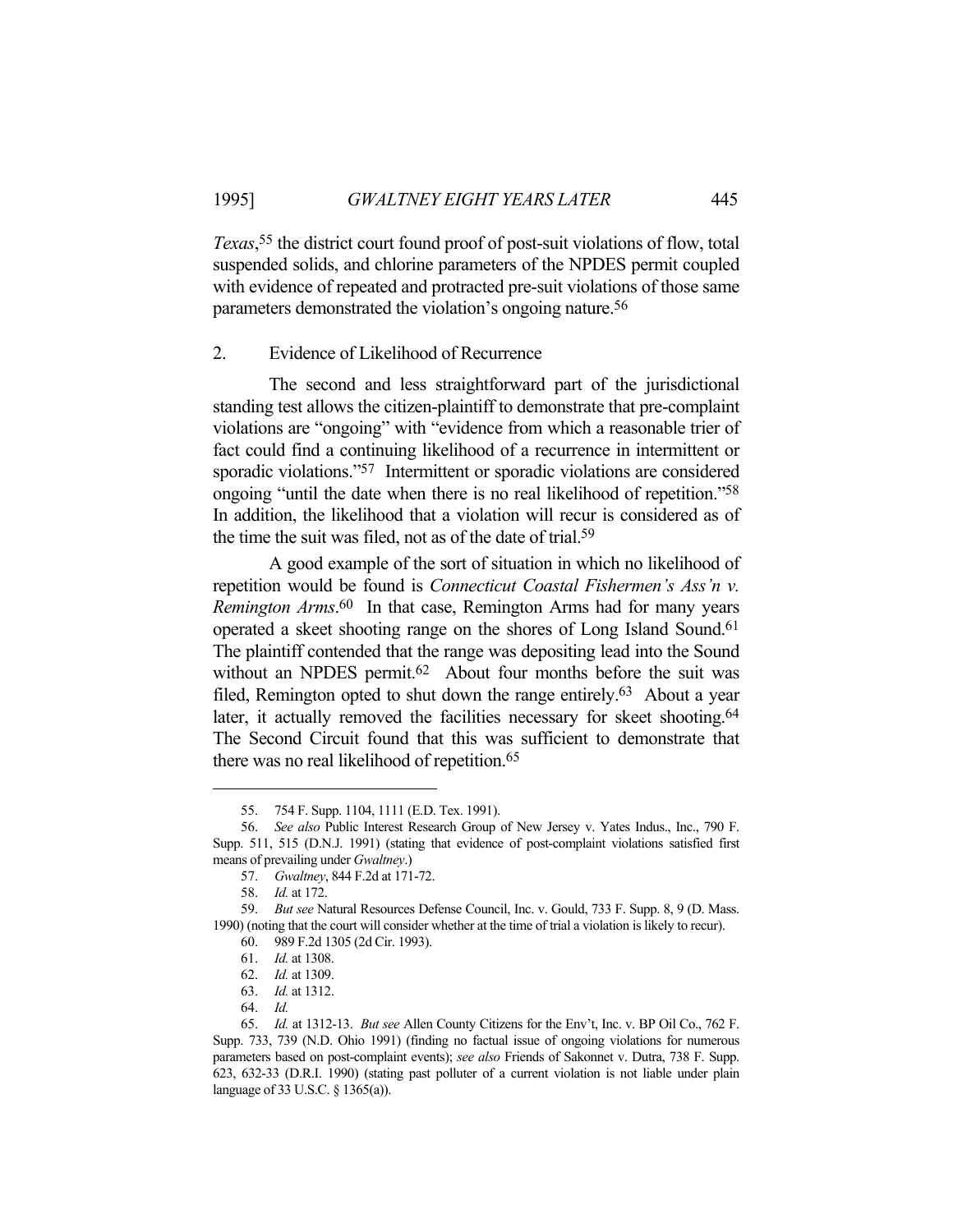## 3. Ongoing Violations of Specific Parameters

*Gwaltney*'s holding that a good faith allegation of an on-going violation is sufficient at the pleading stage to confer federal subject matter jurisdiction raised the following subsidiary question: good faith allegations of an ongoing violation of what—the NPDES permit itself, or specific parameters of the NPDES permit? The term "parameter" refers to the specific water quality indicators or pollutants in an NPDES permit. If the NPDES permit has multiple effluent limitations, the permit will identify the specific "parameters" or categories of pollutants that the permit holder may discharge, and provide defined limits on the discharge of each of those pollutants.66

 The federal courts are split—but not very split—on the question whether federal subject matter jurisdiction attaches to each parameter that allegedly was violated, or to the permit itself. Most of these cases have come up in the context of summary judgment motions.67

 At present, there are three positions represented in the cases. The position that an ongoing violation of any permit parameter supports jurisdiction over all properly noticed permit violations, whether ongoing or not, is currently represented solely by the U.S. District Court for the Western District of Washington's decision in *Sierra Club v. Port Townshend Paper Corp.*68 In that case, the district court held without much discussion that the appropriate analysis was of *permit* violations, not of particular parameters.69

 The opposite position was taken by the Fourth Circuit in *Gwaltney* on remand from the Supreme Court.<sup>70</sup> The Fourth Circuit thought that the language of the citizen suit provision allowing suit for

 <sup>66.</sup> Public Interest Research Groups of New Jersey v. Hercules, Inc., 830 F. Supp. 1525, 1528 (D.N.J. 1993).

 <sup>67.</sup> No decisions have been found that consider, in the context of a motion to dismiss under FED. R. CIV. P. 12(b) (6), whether the complaint brought by the citizen-plaintiff must in good faith *allege* an ongoing violation for each and every parameter the plaintiff intends to prove at trial. Nevertheless, it would behoove the cagey citizen-plaintiff to be as specific as possible.

 <sup>68.</sup> No. C87-316C, 1988 U.S. Dist. LEXIS 17137 at \*5 (W.D. Wash. May 2, 1988). Public Interest Research Group of New Jersey v. Elf Atochem North America, Inc., 817 F. Supp. 1164, 1175 (D.N.J. 1993), and Public Interest Research Group of New Jersey v. Yates Indus., 790 F. Supp. 511, 516 (N.D.N.J. 1991) also supported this view, but was implicitly overruled by Natural Resources Defense Council v. Texaco, 2 F.3d 493 (3rd Cir. 1993).

 <sup>69.</sup> Port Townshend Paper Corp., No. C87-316C, 1988 U.S. Dist. LEXIS 17137 at \*5.

 <sup>70.</sup> Chesapeake Bay Found., Inc. v. Gwaltney of Smithfield, Ltd., 890 F.2d 690, 696-97 (4th Cir. 1989).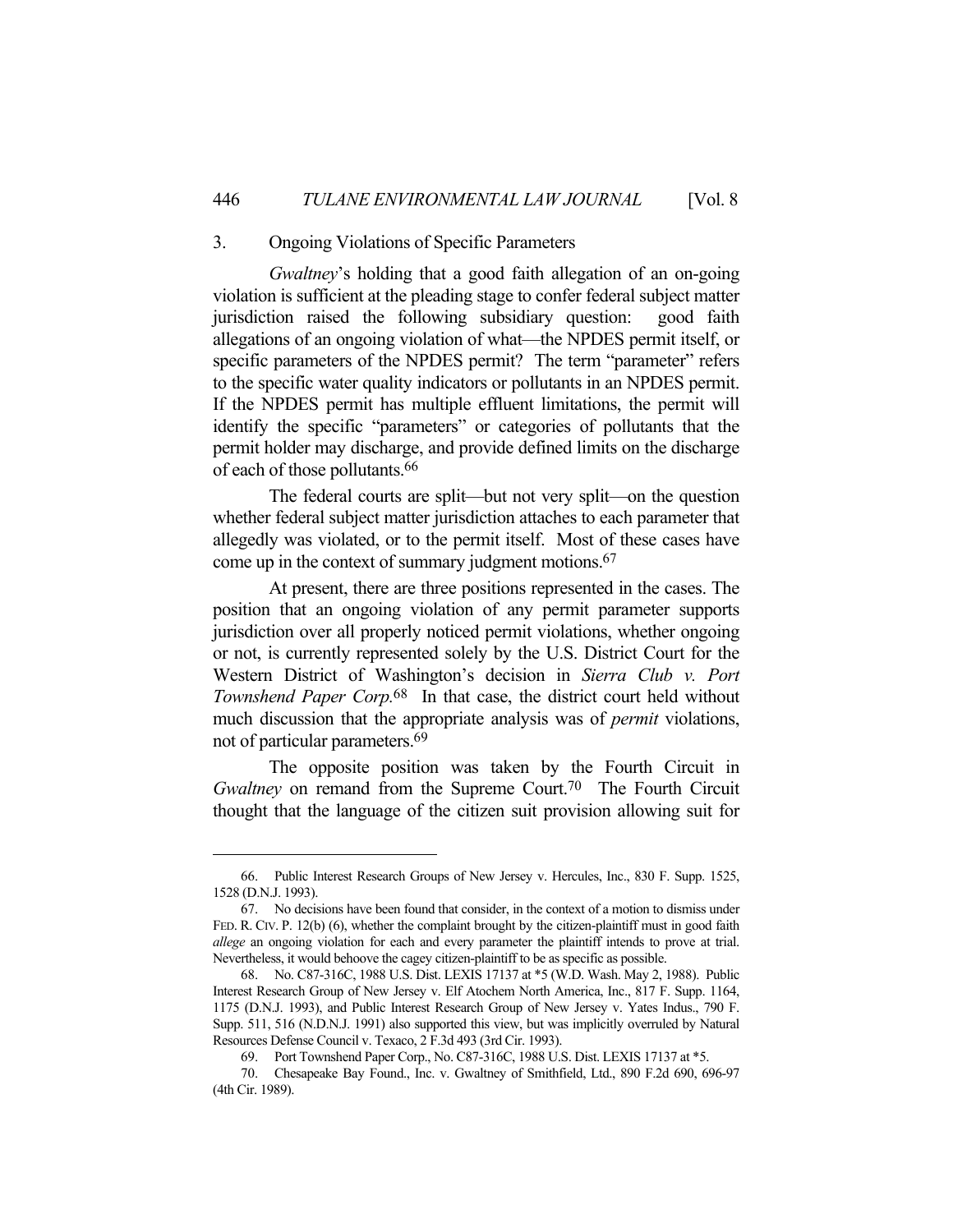violation of an "effluent standard or limitation" indicated a congressional intent to allow citizen suits only for those parameters with respect to which violations were ongoing at the time of trial.<sup>71</sup>

 The Third Circuit comes down somewhere in between. In *NRDC v. Texaco*, 72 it approved an approach that required proof of on-going violation for each parameter, but took a liberal view of what proof would be adequate:

> [This standard] requires a separate determination of jurisdiction for each violation or set of violations of a parameter.... Under the modified by-parameter approach, however, a plaintiff can establish at trial that violations are continuous or intermittent in either of two ways: first, by proving a likelihood of recurring violations of the same parameter; or second, by proving a likelihood that the same inadequately corrected source of trouble will cause recurring violations of one or more different parameters.73

In other words, under the Third Circuit approach, the court looks closely to see whether the possibility of recurring violations of one parameter has some practical connection to the possibility of recurring violations of another parameter.

 The Third Circuit's approach is also acceptable to the citizenplaintiff, since in many cases it will yield the same result as simply allowing jurisdiction to attach to all violations of the permit. The problem with that approach, however, is that it can lead to a lot of expensive technical discovery for the often impecunious citizen-plaintiff. As a policy matter, it would certainly be easier to allow the district court to consider in the penalty calculus whether or not sporadic past violations were likely to be repeated.

## *B. Article III Standing*

 The *Gwaltney* decision is somewhat confusing because it does not clearly distinguish statutory standing requirements and standing requirements under Article III of the U.S. Constitution. The requirement

 <sup>71.</sup> *Id.* at 698.

 <sup>72. 2</sup> F.3d 493 (3rd Cir. 1993).

 <sup>73.</sup> *Id.* at 499.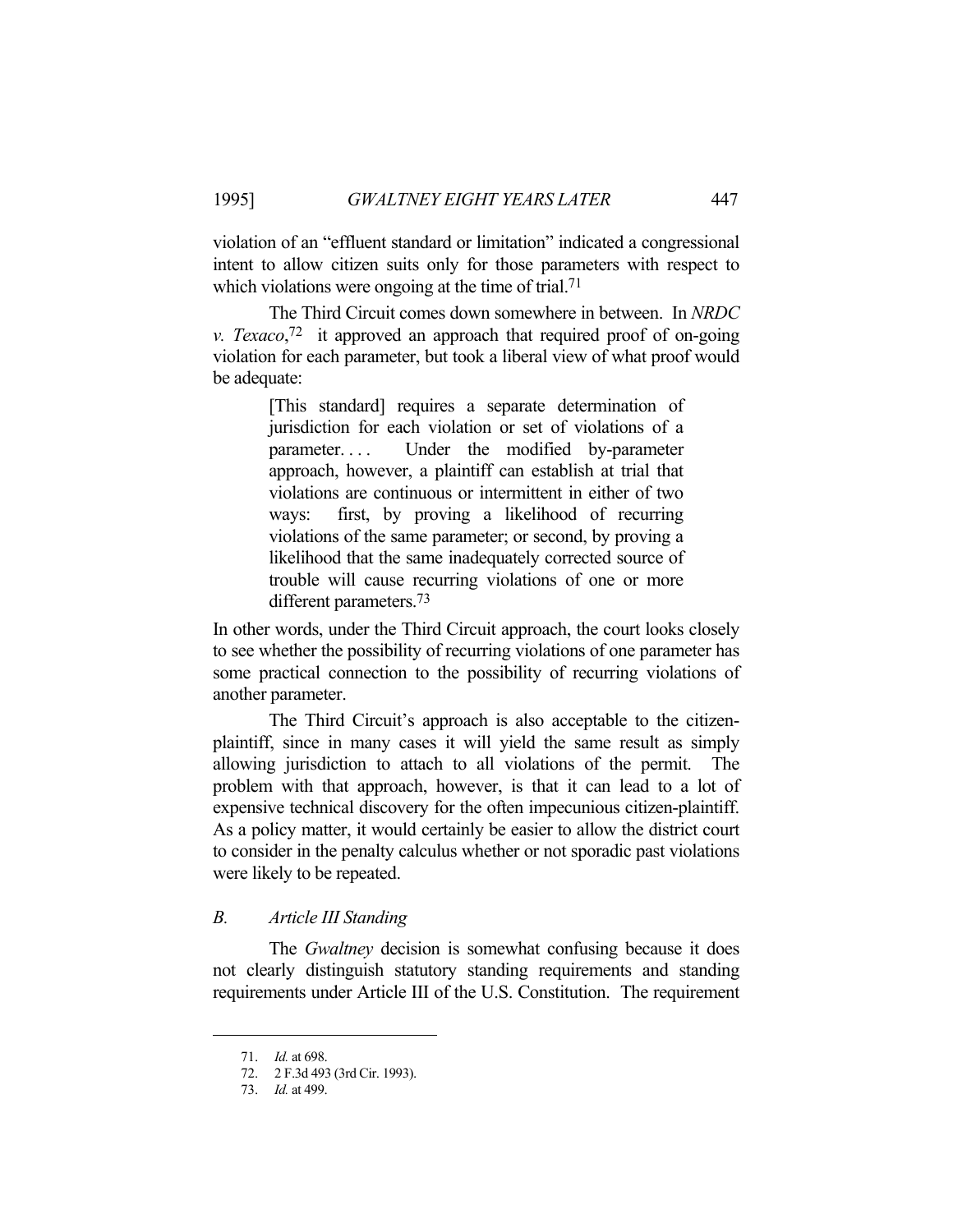of an ongoing violation is a matter of statutory standing. Even assuming an ongoing violation has been established, however, the citizen-plaintiff must also establish standing under Article III.74 In some areas of environmental litigation, establishing Article III standing has become somewhat trickier in the past few years.<sup>75</sup> In the Clean Water Act context, however, the courts have set out a relatively well-marked course for litigants, and the end result is a standing jurisprudence that is in keeping with the objectives of the Clean Water Act.

*Valley Forge Christian College v. Americans United for Separation of Church and State76* sets out the three basic requirements of Article III standing: an injury in fact personally suffered by the plaintiff, which is fairly traceable to the defendant's conduct, and which will likely be redressed by a favorable decision.<sup>77</sup> In the Clean Water Act citizens suit context, the "actual injury" and "fairly traceable" prongs of this test are generally the most contested.78

## 1. Actual Injury

 The jurisprudence on establishing actual injury for standing purposes in environmental cases is full of somewhat contradictory bluster. On the one hand, the Supreme Court early and late has made a

 <sup>74.</sup> Save Our Community v. United States EPA, 971 F.2d 1155, 1161-62 (5th Cir. 1992).

 <sup>75.</sup> The Fifth Circuit explained the difference between statutory and Article III standing in the Clean Water Act context in Save Our Community v. United States EPA, 971 F.2d 1155, 1160- 67 (5th Cir. 1992). In that case the Fifth Circuit declined to apply the test for statutory standing set out by the Supreme Court in Lujan v. National Wildlife Federation, 497 U.S. 871 (1990), on the basis that the Clean Water Act citizen suit provision was intended to confer standing to the full extent allowed by Article III. *Save Our Community*, 971 F.2d at 1161 n.11.

 <sup>76. 454</sup> U.S. 464, 471 (1982).

 <sup>77.</sup> *Id.* at 472.

 <sup>78.</sup> It is also worth noting that many, perhaps most, Clean Water Act citizen suits are brought by organizations of one sort or another. The Supreme Court explained in Hunt v. Washington Apple Advertising Comm., 432 U.S. 333, 343 (1977) that organizations may possess standing as representatives of their individual members if they satisfy a three part test: the organization must represent some members who would have individual standing to sue, the goal of the organization must be related to the interests it seeks to protect, and neither the claim nor the relief require individual members to participate in the suit. *Accord Save Our Communities*, 971 F.2d at 1160; O'Hair v. White, 675 F.2d 680, 691 (5th Cir. 1982). It also appears that the organization really need only have a single member that would have standing in her own right to sue. The last two parts of the Hunt v. Washington Apple test are generally not very controversial, so the real inquiry is often simply whether any single member of the plaintiff organization has suffered a concrete injury.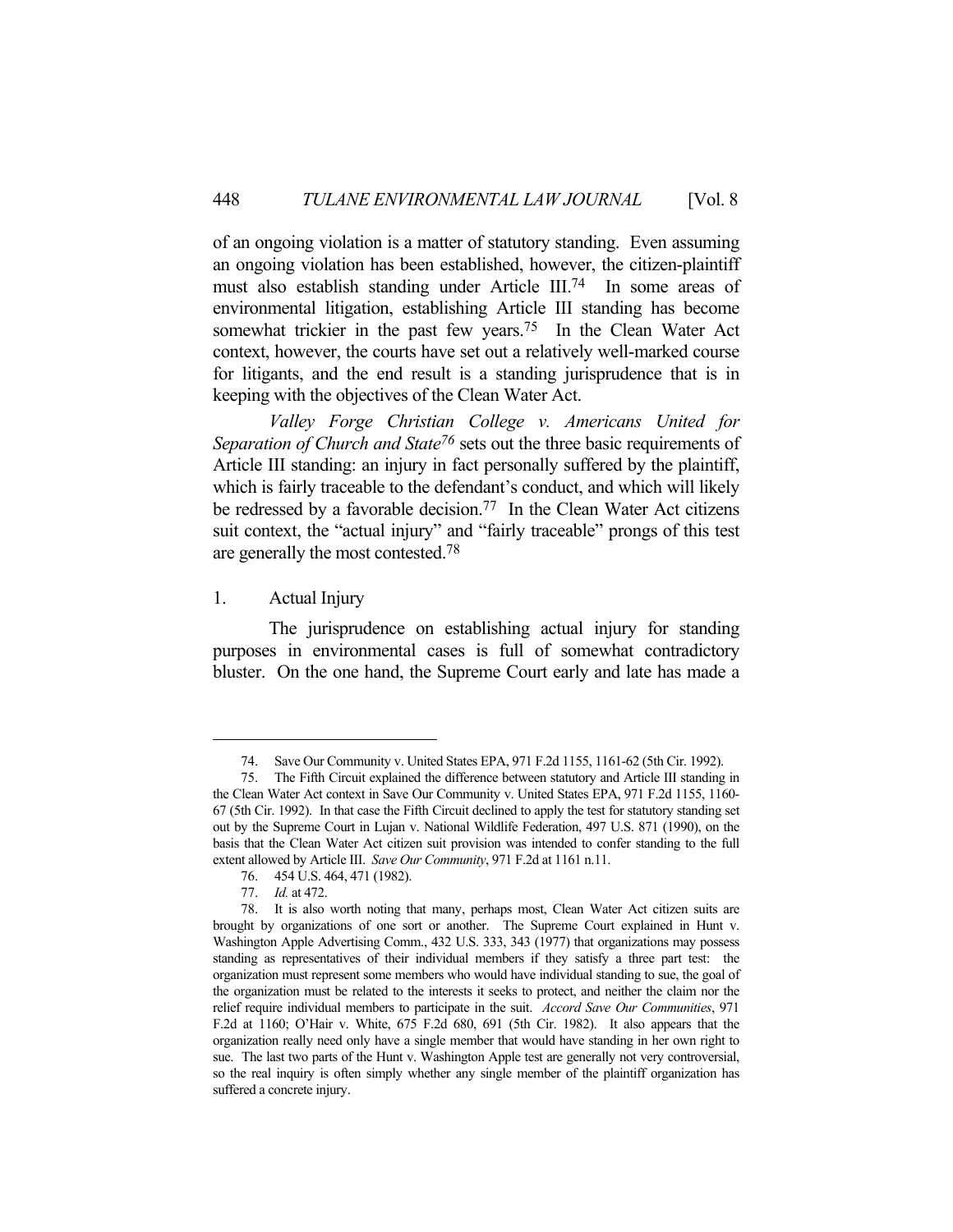point of the necessity for a "concrete" and "actual" injury.<sup>79</sup> At the same time, the Supreme Court has never required allegations of large, significant or physical sorts of injuries. Indeed, that Court and the lower federal courts have repeatedly held that injury to aesthetic or recreational interests is quite sufficient, and that an "identifiable trifle" will suffice.80

 In Clean Water Act cases, the question of actual injury generally comes down to whether the citizen-plaintiff actually spends time on or near the water body in question. The requirement of an "identifiable trifle" of injury, for example in the form of an injury to aesthetic enjoyment, is simply not that difficult to meet, but the courts have generally found allegations of that sort of injury to be plausible only if the plaintiff actually spends time on or adjacent to the body of water in question.81

 How much contact with the body of water is enough? Most courts have been pretty lenient in their interpretation, and most plaintiffs have been fairly specific in their allegations. For example, in *National Resources Defense Council, Inc. v. Texaco Refining and Mktg., Inc.*, NRDC introduced testimony to the effect that its members had observed oily sheens and unpleasant odors in the Delaware River in the vicinity of the discharge in question, and that this inhibited their enjoyment of boating, swimming and recreating in waterfront areas. $82$  In addition, NRDC members testified that pollution in the river kept them from eating local fish.83

 Other cases have found standing on less detailed showings of use and injury. In *Sierra Club v. Simkins Industries*, 84 for example, standing was based on the fact that a single member of the Sierra Club went hiking

<sup>79.</sup> *See, e.g.*, Lujan v, Defenders of Wildlife, U.S. , 112 S. Ct. 2130, 2136 (1992) (finding that standing was not present because injury was not concrete enough); Sierra Club v. Morton, 405 U.S. 727 (1972) (finding organization's mere interest in an environmental problem was not sufficient to allege that it was adversely affected).

 <sup>80.</sup> United States v. Students Challenging Regulatory Agency Procedures, 412 U.S. 669, 689 n.14 (1973); Save Our Community v. United States EPA, 971 F.2d 1155, 1161 (5th Cir. 1992); Public Interest Research Group of New Jersey v. Powell Duffryn Terminals, 913 F.2d 64, 71 (3rd. Cir. 1990).

 <sup>81.</sup> *See*, *e.g.*, Natural Resources Defense Council, Inc. v. Texaco Refining and Mktg., Inc., 2 F.3d 493 (3rd Cir. 1993); Powell Duffryn Terminals, 913 F.2d 64; Sierra Club v. Simkins, 847 F.2d 1109 (4th Cir. 1988).

 <sup>82.</sup> *Texaco*, 2 F.3d at 505.

 <sup>83.</sup> *Id.*

 <sup>84. 847</sup> F.2d 1109 (4th Cir. 1988).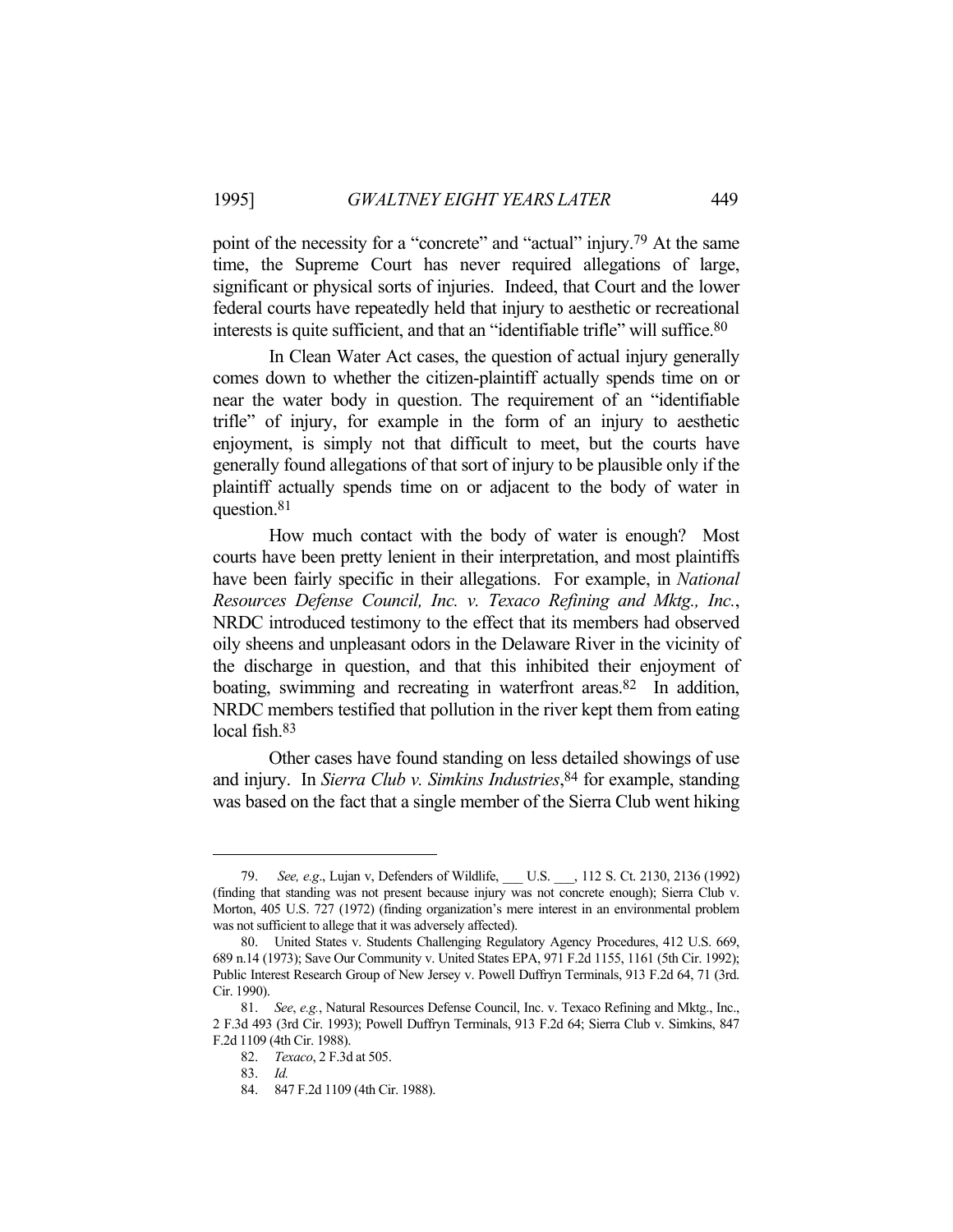near the affected area.85 In *Powell Duffryn Terminals*, 86 the court found sufficient injury to confer standing by the testimony that members of the plaintiff organization hiked several times per year in the vicinity of the affected waterbody, were offended by the pollution of its waters, and recreated in that vicinity.87 In fact, several cases have directly stated that in the Clean Water Act context, injury in fact is established by showing that the defendant violated its permit, and that the plaintiff used the affected waterway in some fashion.88

 One of the more common sub-issues within the actual injury analysis is the physical proximity of plaintiff's use to the discharge itself. Defendants have often argued that so-called "downstream users" of waterbodies did not have a sufficient injury to support standing. In most of the cases discussing this issue the courts have without great discussion found downstream users to satisfy the standing requirements. The key issue seems to simply be whether the waters are those directly affected by the illegal discharges.89

#### 2. Fairly Traceable

 The majority of Clean Water Act citizen suits are for violation of permit limits, and citizen suit defendants routinely and predictably argue that the citizen-plaintiff has not actually caused any harm to plaintiffs, or that any harm caused by the violations could not be distinguished from harm caused by other sources of pollutants. These arguments have not carried the day, and along the way the courts have developed a definition

 <sup>85.</sup> *Id.* at 1112 n.3.

 <sup>86. 913</sup> F.2d 64 (3rd Cir. 1990).

 <sup>87.</sup> *Id.* at 75; *see also, e.g.,* United States v. Metropolitan St. Louis Sewer District, 883 F.2d 54, 56 (8th Cir. 1989) (finding standing for those who visit and recreate on river); Chesapeake Bay Found. v. Bethlehem Steel Corp., 608 F. Supp. 440, 445 (D.C. Md. 1985) (noting that plaintiffs stated a geographic connection and "injury to aesthetic and recreational interest"); California Public Interest Research Group v. Shell Oil Co., Nos. C92-4023, C93-0622, 1994 U.S. Dist. LEXIS 18999 at \*14 (N.D. Cal. Jan. 5, 1994) (explaining that the diminished enjoyment of the bay due to pollution supports standing).

 <sup>88.</sup> Atlantic States Legal Found. v. Universal Tool, 735 F. Supp. 1404, 1411 (N.D. Ind. 1990); Natural Resources Defense Council, Inc. v. Outboard Marine Corp., 692 F. Supp. 801, 807- 08 (N.D. Ill. 1988).

 <sup>89.</sup> *See, e.g.*, Atlantic States Legal Foundation v. Al Tech Specialty Steel Corp., 635 F. Supp. 285, 287 (N.D.N.Y. 1986); *cf.* Natural Resources Defense Council, Inc. v. Watkins, 954 F.2d 974, 980-81 (4th Cir. 1992) (finding that plaintiff's allegation that destruction of wetlands on adjacent property harms river sufficient to defeat summary judgment on lack of standing).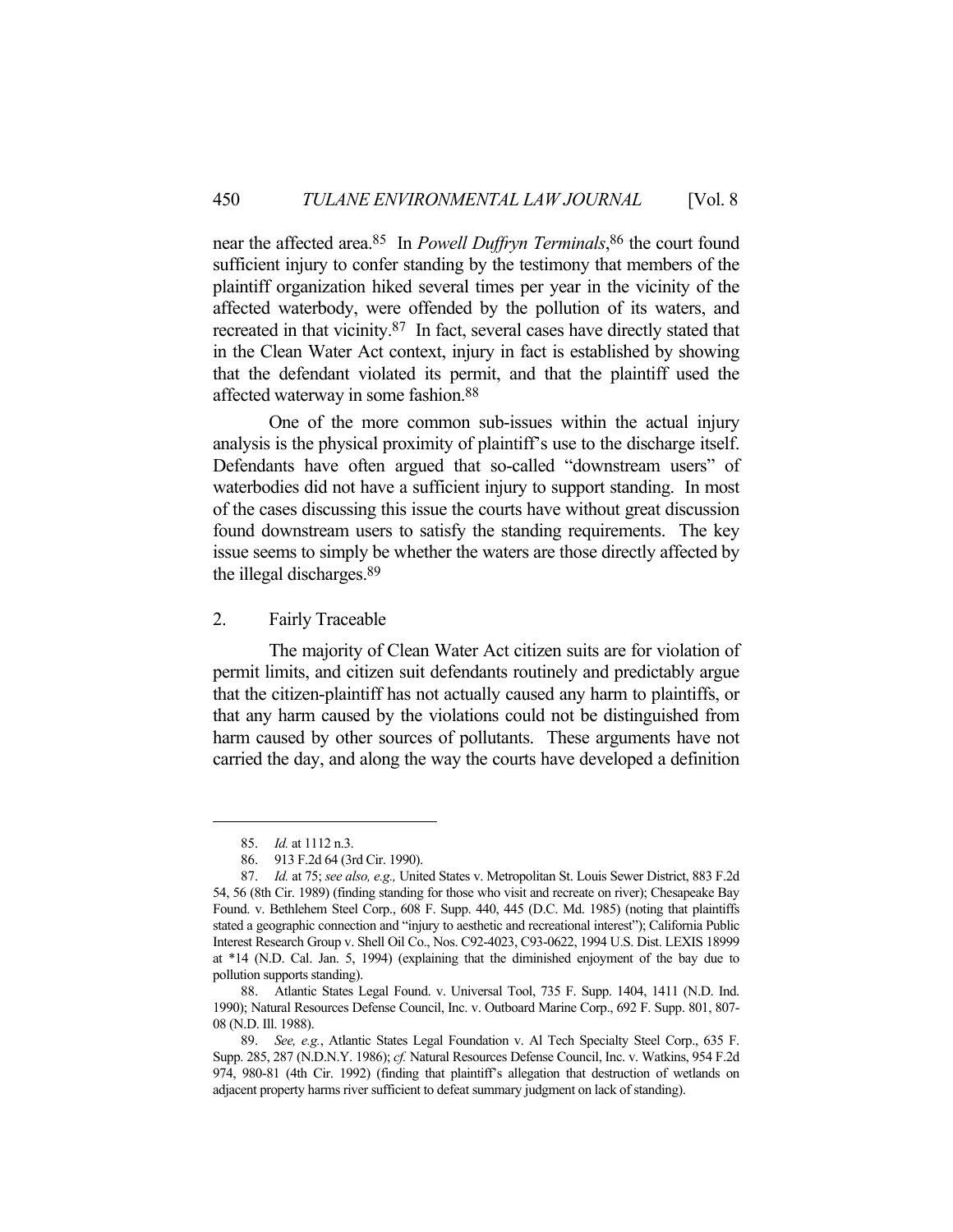of causation in the citizen suit context that reflects the intent of the citizen suit provision.

*Powell Duffryn Terminals* established a three part test that has been widely adopted for determining whether the plaintiffs' injury is fairly traceable to the defendant's violation:

> . . . Plaintiffs need only show that there is a "substantial likelihood" that defendant's conduct caused plaintiffs' harm. . . . In a Clean Water Act case, this likelihood may be established by showing that a defendant has 1) discharged some pollutant in concentrations greater than allowed by its permit 2) into a waterway in which the plaintiffs have an interest that is or may be adversely affected by the pollutant and that 3) this pollutant causes or contributes to the kinds of injuries alleged by the plaintiffs.90

 Additionally, the *Powell Duffryn* court stated that "the fairly traceable requirement . . . is not equivalent to a requirement of tort causation." $91$  Other courts have echoed this finding, and even taken it a bit further, finding that

> [t]o require a particularized showing that that a certain discharge caused a specific injury to one of plaintiff's members would unduly burden the plaintiff and virtually emasculate the citizens suit provision by making it impossible for any plaintiff to demonstrate standing.92

This is a common sense approach, in keeping with the Clean Water Act's intent to confer standing on citizen-plaintiffs to the full extent allowed by Article III.93

 In the end, what the Courts have looked for to support standing in Clean Water Act cases is some concrete indication that the plaintiff, or some member of the plaintiff group, actually has some specific

 <sup>90.</sup> Powell Duffryn Terminals, 913 F.2d 64, 72 (3rd Cir. 1990).

 <sup>91.</sup> *Id.*

 <sup>92.</sup> Chesapeake Bay Found. v. Bethlehem Steel Corp., 608 F. Supp. at 446; *see also* Arkansas Wildlife Fed'n v. Bakeart, 791 F. Supp. 769, 777 (W.D. Ark. 1992); Student Public Interest Research Group of New Jersey v. Tenneco, 602 F. Supp. 1394, 1397 (D.N.J. 1985).

 <sup>93.</sup> *See* Middlesex County Sewerage Auth. v. National Sea Clammers Assn., 453 U.S. 1, 13-15 (1981).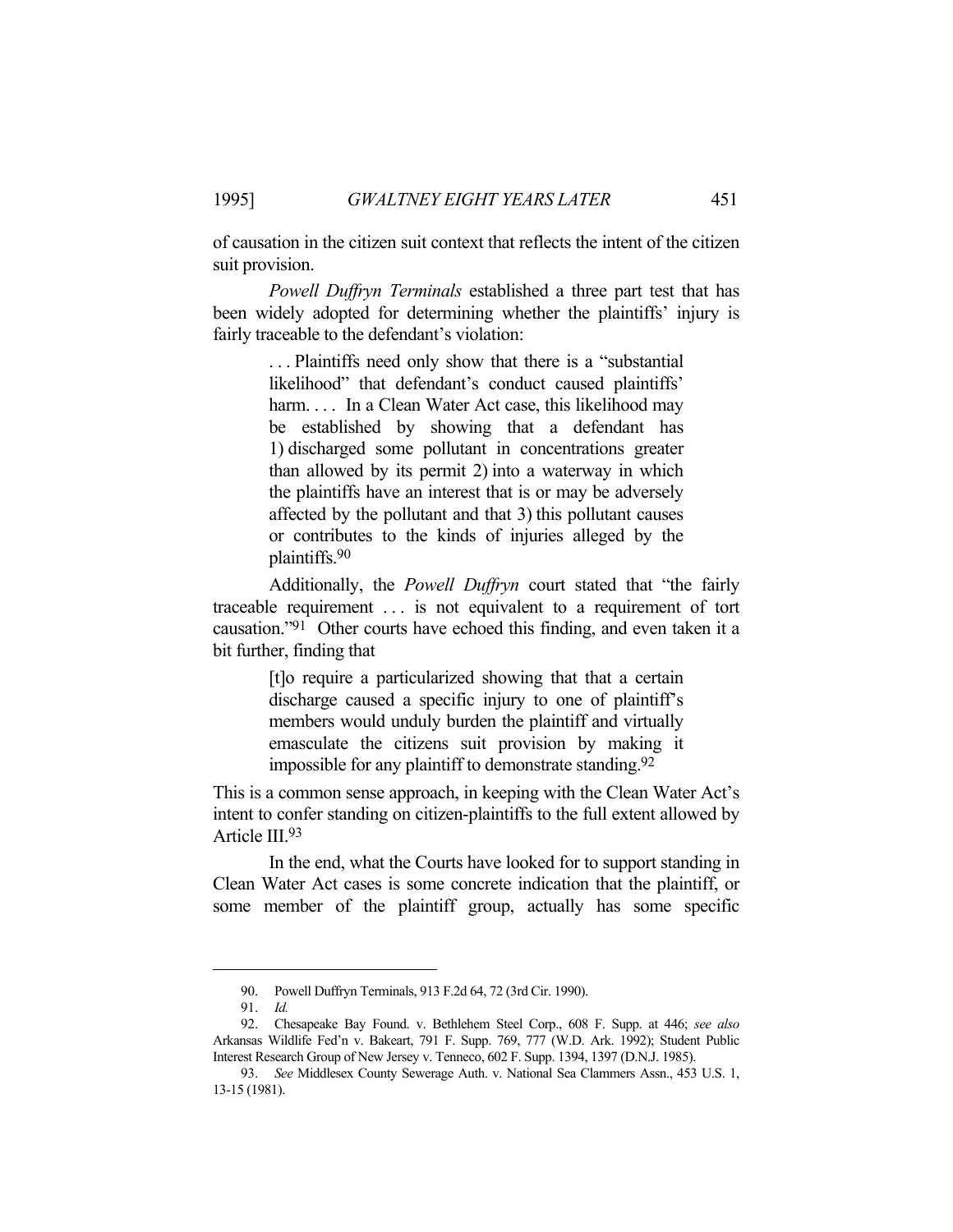geographical connection to the body of water affected by the illegal discharge.94

#### IV. MOOTNESS

 In *Gwaltney*, the defendant asserted that the Court's good faith allegation standard would allow plaintiffs to press their suit to conclusion, even though their good faith "allegations of ongoing violations later become false at some later point in the litigation because the defendant begins to comply with the Act."95 In response, the Court observed in dictum:

> Long-standing principles of mootness, however, prevent the maintenance of suit when "there is no reasonable expectation that the wrong will be repeated." *United States v. W.T. Grant Co*., 345 U.S. 629, 633 (1953) (*quoting United States v. Aluminum Co. of America*, 148 F.2d 416, 448 (2d Cir. 1945)). In seeking to have a case dismissed as moot, however, . . . [t]he defendant must demonstrate that it is "*absolutely clear* that the allegedly wrongful behavior could not reasonably be expected to recur." *United States v. Phosphate Export Ass'n, Inc*., 393 U.S. 199, 203 (1968) (emphasis added). Mootness doctrine thus protects defendants from the maintenance of suit under the Clean Water Act based solely on violations wholly unconnected to any present or future wrongdoing, while it also protects plaintiffs from defendants who seek to evade sanction by predictable "protestations of repentance and reform." *United States v. Oregon State Medical Society*, 343 U.S. 326, 333 (1952).96

 The Court's ambiguous comment on mootness provoked numerous suits in which defendants argued that post-suit compliance barred claims for both civil penalties and injunctive relief.<sup>97</sup> The issue was first addressed in *Chesapeake Bay Foundation v. Gwaltney of* 

 <sup>94.</sup> *See supra* notes 81-83 and accompanying text.

 <sup>95.</sup> Gwaltney of Smithfield, Ltd. v. Chesapeake Bay Found., Inc., 484 U.S. 49, 66 (1987).

 <sup>96.</sup> *Id.* at 66-67.

 <sup>97.</sup> Defendants relied on the Supreme Court's use of the term "suit" to argue that *Gwaltney* indicates that the mooting of injunctive relief also moots claims for civil damages. *See, e.g*., Natural Resources Defense Council, Inc. v. Texaco Refining and Mktg., Inc., 2 F.3d 493, 503 n.7 (3rd Cir. 1993).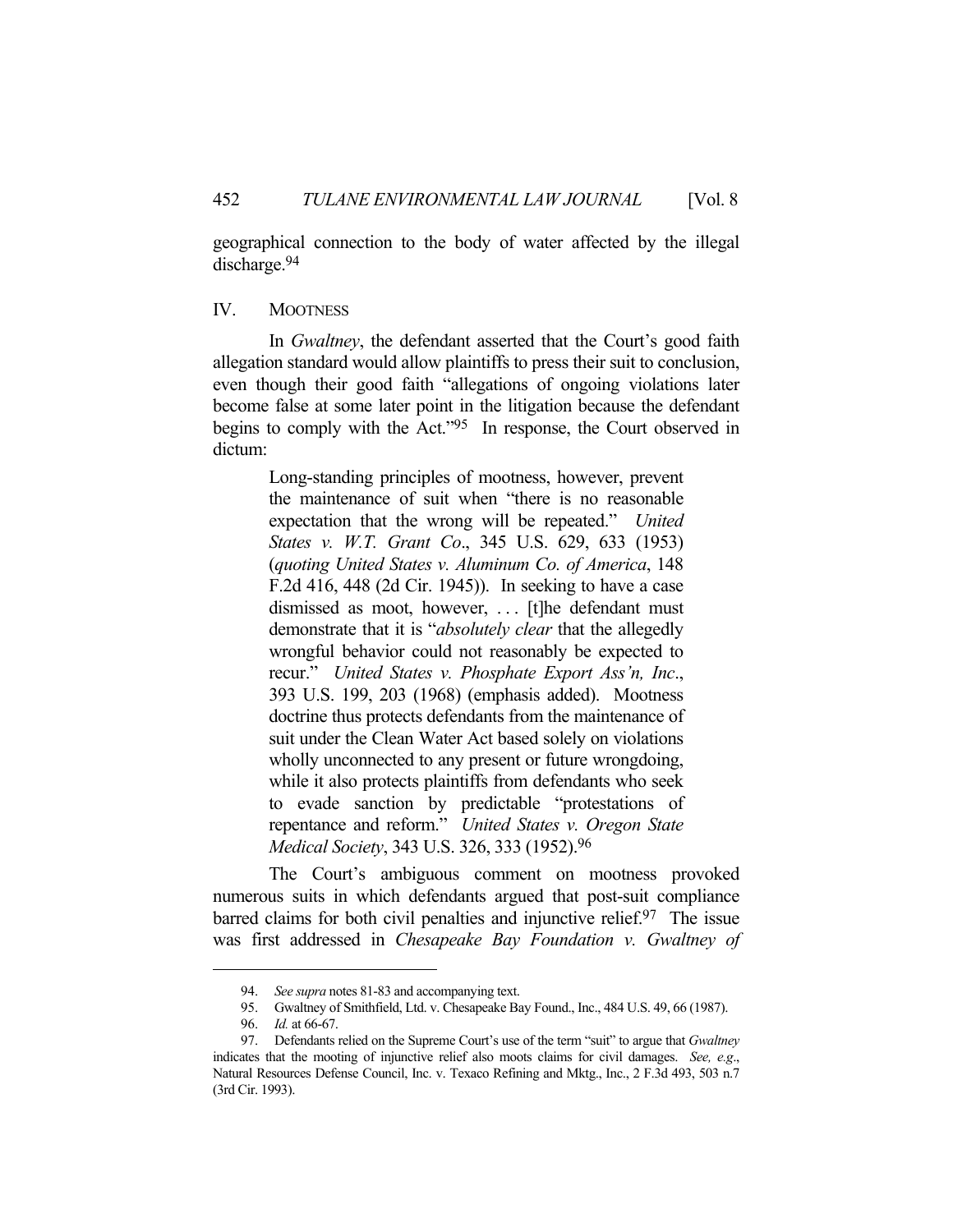Smithfield.<sup>98</sup> In that case, Gwaltney argued that there was no live case or controversy, and consequently, the Chesapeake Bay Foundation's action was moot, because Gwaltney's remedial measures and post-complaint compliance made it absolutely clear that Gwaltney would not violate the total kjeldahl nitrogen (TKN) or chlorine parameters in the future.<sup>99</sup>

 Courts found that "the mooting of injunctive relief does not moot the request for penalties as long as such penalties were rightfully sought at the time the suit was filed."100 It reasoned, first, that "[u]nder the Clean Water Act, civil penalties attach as of the date a permit violation occurs."101 The Supreme Court's decision in *Gwaltney*, moreover, holds that penalties can be assessed based on pre-complaint violations, if the plaintiff establishes an ongoing violation at the time suit was filed.102 At present, all circuits that have considered the issue agree with the Fourth Circuit that the defendant's post-complaint compliance does not render claims for civil damages moot, if the citizen-plaintiff proves the existence of an ongoing violation.103

 The lone case finding the other way is *Massachusetts Public Interest Research Group v. ICI Americas, Inc.*, and that case involved some rather unusual facts.<sup>104</sup> There the EPA had actually relaxed the requirements in an existing permit.<sup>105</sup> The court thought that this was not a situation that a defendant simply seeking to moot a citizen suit would be likely to replicate.<sup>106</sup>

 <sup>98. 890</sup> F.2d 690, 696-97 (4th Cir. 1989).

 <sup>99.</sup> *Id.* at 696; Chesapeake Bay Found., Inc. v. Gwaltney of Smithfield, Ltd., 688 F. Supp. 1078, 1079-80 (E.D. Va. 1988).

 <sup>100.</sup> Atlantic States Legal Found. v. Tyson Foods, Inc., 897 F.2d 1128, 1135 (11th Cir. 1990).

 <sup>101.</sup> *Id*. at 696.

 <sup>102.</sup> Gwaltney of Smithfield, Ltd. v. Chesapeake Bay Found., Inc., 484 U.S. 49, 59 (1987).

 <sup>103.</sup> Atlantic States Legal Found., Inc. v. Pan American Tanning Corp., 993 F.2d 1017, 1021 (2d Cir. 1993). The court stated, "We hold . . . that a defendant's ability to show, after suit is filed but before judgment is entered, that it has come into compliance with limits on the discharge of pollutants will not render a citizen suit for civil penalties moot." *Id.* Atlantic States Legal Found., Inc. v. Tyson Foods, Inc., 897 F.2d 1128, 1135 (11th Cir. 1990) (stating "[i]f the parties are able to make a valid request for injunctive relief at the time the complaint is filed, then they may continue to maintain a suit for civil penalties, even when injunctive relief is no longer appropriate."); *cf*. Carr v. Alta Verde Indus., Inc., 931 F.2d 1055, 1065 n.9 (5th Cir. 1991) ("Even had the improvements mooted the plaintiffs' action for injunctive relief, it would not necessarily have mooted the plaintiffs' action for civil penalties."). *But see* Massachusetts Public Interest Research Group v. ICI Americas, Inc., 777 F. Supp. 1032, 1035 (D. Mass. 1991).

 <sup>104. 777</sup> F. Supp. 1032 (D. Mass. 1991).

 <sup>105.</sup> *Id.* at 1035.

 <sup>106.</sup> *Id.*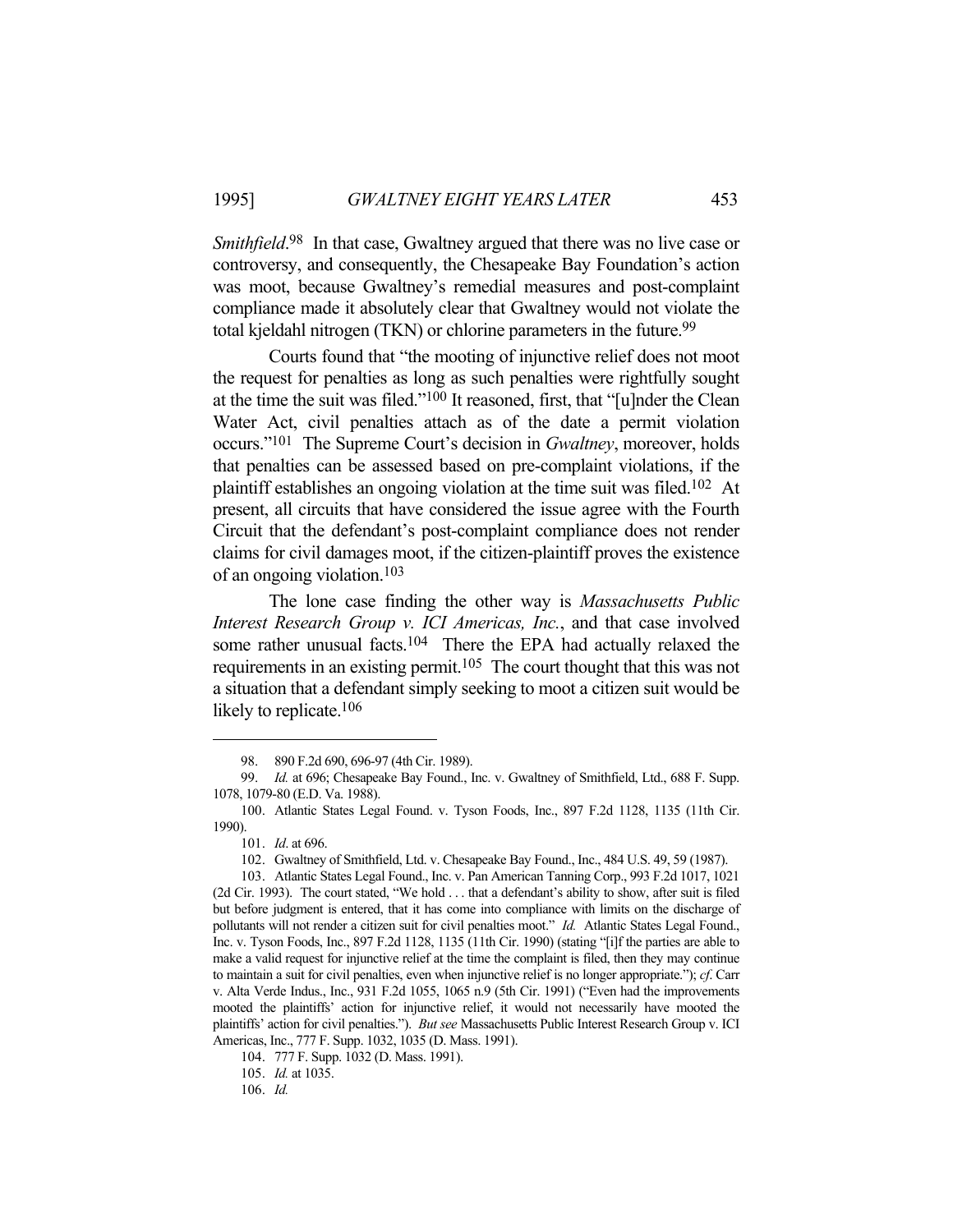## V. CONCLUSION

 The Fourth Circuit and the courts that have followed it clearly arrived at the correct interpretation of *Gwaltney*, and any uncertainty that the loose dicta on mootness brought about should be considered over and done with. In almost any conceivable situation, mootness will simply not be a problem for citizen plaintiffs who have met the other requirements for statutory and Article III standing.

 Although the restrictions *Gwaltney* placed on citizen suits seemed momentous in the event, the view from the field is that they have in fact not been of tremendous practical import. Overall, I think the discussion above shows that the post-*Gwaltney* cases have resolved the various questions raised in that case in a manner that is surprisingly friendly to the citizen plaintiff, and not too far off from the intent of the Clean Water Act.

 The lower courts have placed the burden of showing that violations are not likely to be continued post-complaint squarely on the defendant, where it belongs. In addition, the courts have not bought the idea that a claim for penalties can be mooted by post-complaint compliance. Finally, apart from *Gwaltney* hurdles, the courts have not insisted on a hyper-technical analysis of the elements of Article III standing, instead broadly allowing the citizens who use a body of water the right to sue to keep it safe.

 Although *Gwaltney* did not put much of a dent in most citizen suits, it is still an unfortunate case, decided based on a construction of the citizens suit provision that puts it at odds with the rest of the statute. While it is a relatively rare case in which the defendant is able to stop violations quickly enough and with enough certainty to let a court find that there is no reasonable likelihood of recurrence, those situations nevertheless arise, and there should be a way under the Clean Water for citizens to address them.

 The lower courts have tacitly admitted as much in the mootness cases. As discussed above, those cases allow the citizen plaintiff to carry on an action for penalties even if post-complaint actions moot any claim for injunctive relief. Their reasoning is essentially that penalties attach as of the time that a violation occurs, and once the citizen plaintiff has established the right to carry on the suit, the Clean Water Act meant for penalties to be available. This leaves a rather anomalous situation: if the problem leading to violations is fixed one day before suit is filed, the